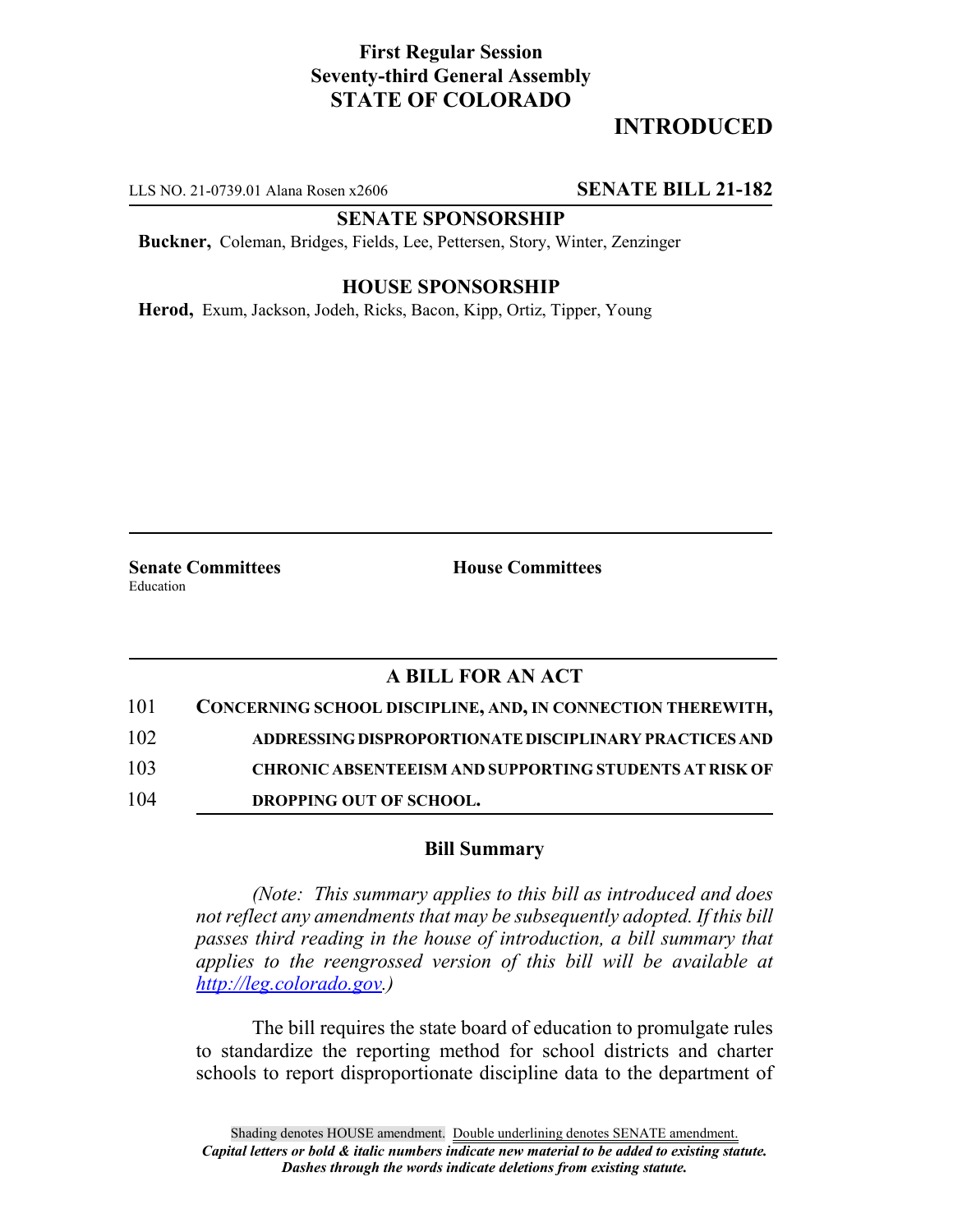education (department) and the federal department of education's biennial survey.

The bill requires each school district and institute charter school to disaggregate reports of conduct and discipline violations by race, ethnicity, gender, status as a student with a disability, and socioeconomic status to the maximum extent possible in compliance with the federal "Family Educational Rights and Privacy Act of 1974", 20 U.S.C. sec. 1232g. The bill also requires each school district and institute charter school to report the specific action taken in response to each discipline violation.

The bill prohibits law enforcement officers from arresting students, or issuing a summons, ticket, or notice requiring the appearance of a student in court or at a police station for certain offenses and conduct. The bill also prohibits a school resource officer or law enforcement officer acting in their official capacity from handcuffing an elementary school student.

The bill requires school districts and institute charter schools to adopt policies for selecting school resource officers if the school district or institute charter school elects to contract for one or more school resource officers. The bill requires each school district or institute charter school and the employing law enforcement agency to jointly create an evaluation process for school resource officers. Each school district or institute charter school and employing law enforcement agency shall enter into a memorandum of understanding to address issues such as strategies, procedures, and practices that minimize student exposure to the criminal and juvenile justice system; prioritization of strategies for enhancing student learning, safety, and well-being; and creation of a sustainable and successful balance between education and protecting students, teachers, and the school.

The bill requires each school district board of education and each institute charter school to adopt a policy to report and address disproportionate disciplinary practices in public schools. Each school district and institute charter school shall develop, implement, and annually review improvement plans to address disproportionate discipline practices by race, ethnicity, gender, status as a student with a disability, and socioeconomic status based on the policy and disciplinary data reported to the department under the safe school reporting requirements. In implementing an improvement plan to address disproportionate discipline practices, each school district and institute charter school shall provide to the parents of the students enrolled in the school written notice of the improvement plan and issues identified by the department as giving rise to the need for the plan. The written notice must include the timeline for developing and adopting the improvement plan and the dates, times, and locations of the public meeting and a public hearing.

The bill requires school districts and institute charter schools to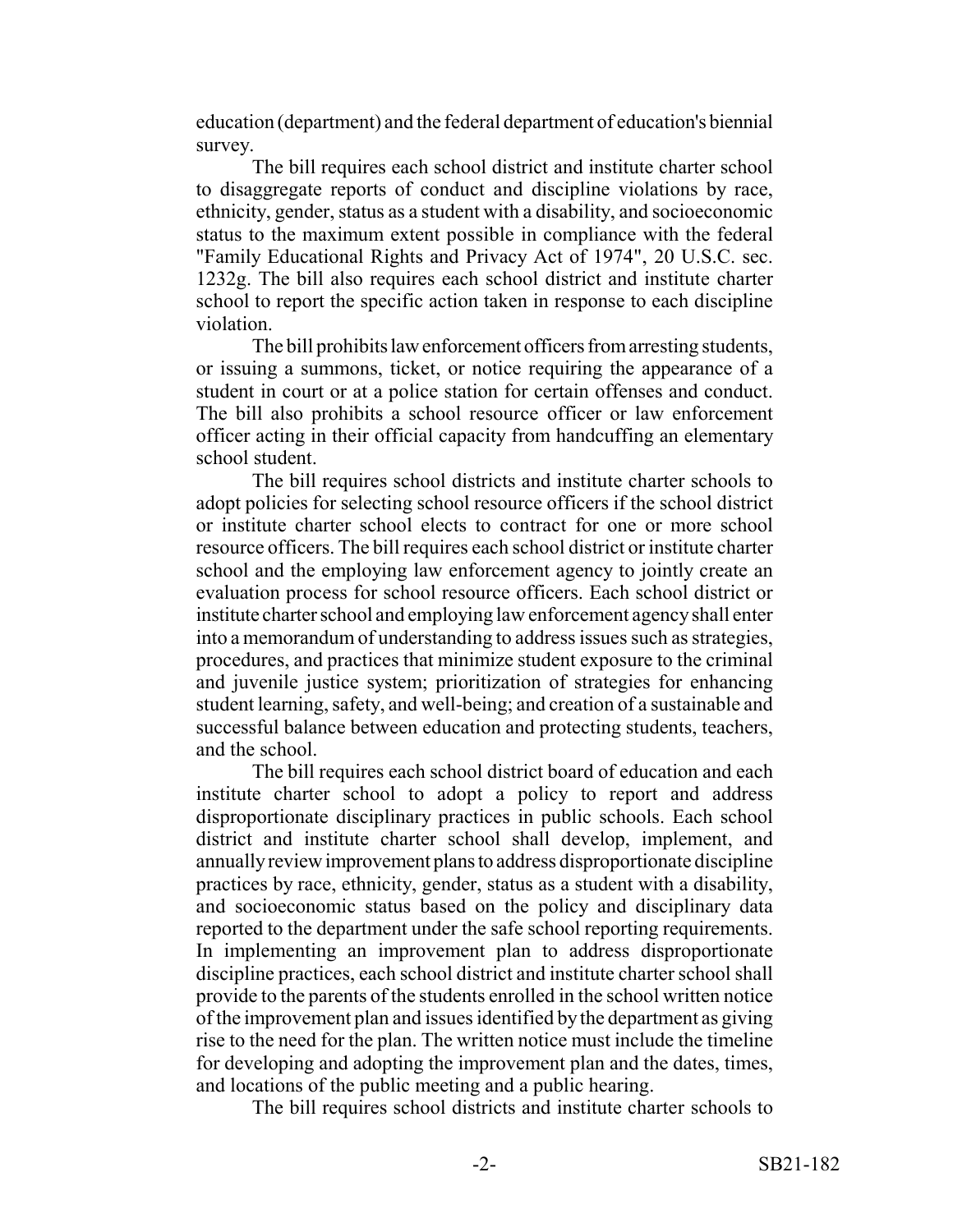address chronic absenteeism and disproportionate disciplinary practices in order to provide support to students who are identified as at risk of chronic absenteeism and disciplinary actions, including classroom removal, suspension, and expulsion. The bill amends the expelled and at-risk student services grant program to focus on services for students identified as at risk of dropping out of school due to chronic absenteeism and disciplinary actions.

 *Be it enacted by the General Assembly of the State of Colorado:* **SECTION 1.** In Colorado Revised Statutes, **add** 22-32-146.2 as 3 follows: **22-32-146.2. Addressing disproportionate discipline - policy - communications - legislative declaration.** (1) (a) THE GENERAL ASSEMBLY FINDS AND DECLARES THAT: (I) FOR THE 2018-19 SCHOOL YEAR IN COLORADO, BLACK STUDENTS WERE 3.2 TIMES MORE LIKELY TO BE SUSPENDED THAN WHITE STUDENTS, AND HISPANIC STUDENTS WERE 1.7 TIMES MORE LIKELY TO BE SUSPENDED THAN WHITE STUDENTS; 11 (II) IN THE 2017-18 SCHOOL YEAR, OVER FOUR THOUSAND STUDENTS ACROSS COLORADO WERE ISSUED A CITATION OR ARRESTED FOR 13 A NONVIOLENT MISDEMEANOR ON SCHOOL PROPERTY; (III) STUDENTS WHO ARE ARRESTED, SUSPENDED, OR TICKETED ARE MORE LIKELY TO REPEAT A GRADE, BE CHRONICALLY ABSENT, DROP OUT, OR END UP IN THE JUVENILE JUSTICE SYSTEM, WHICH IS OFTEN 17 REFERRED TO AS THE "SCHOOL-TO-PRISON PIPELINE"; AND 18 (IV) LONGITUDINAL RESEARCH SHOWS THAT TWELVE YEARS AFTER A SUSPENSION, SUSPENDED YOUTH ARE LESS LIKELY THAN NONSUSPENDED YOUTH TO HAVE EARNED A HIGH SCHOOL DIPLOMA OR A BACHELOR'S DEGREE.SUSPENDED YOUTH ARE MORE LIKELY TO HAVE BEEN ARRESTED AND ON PROBATION, WHICH SUGGESTS THAT SUSPENSION,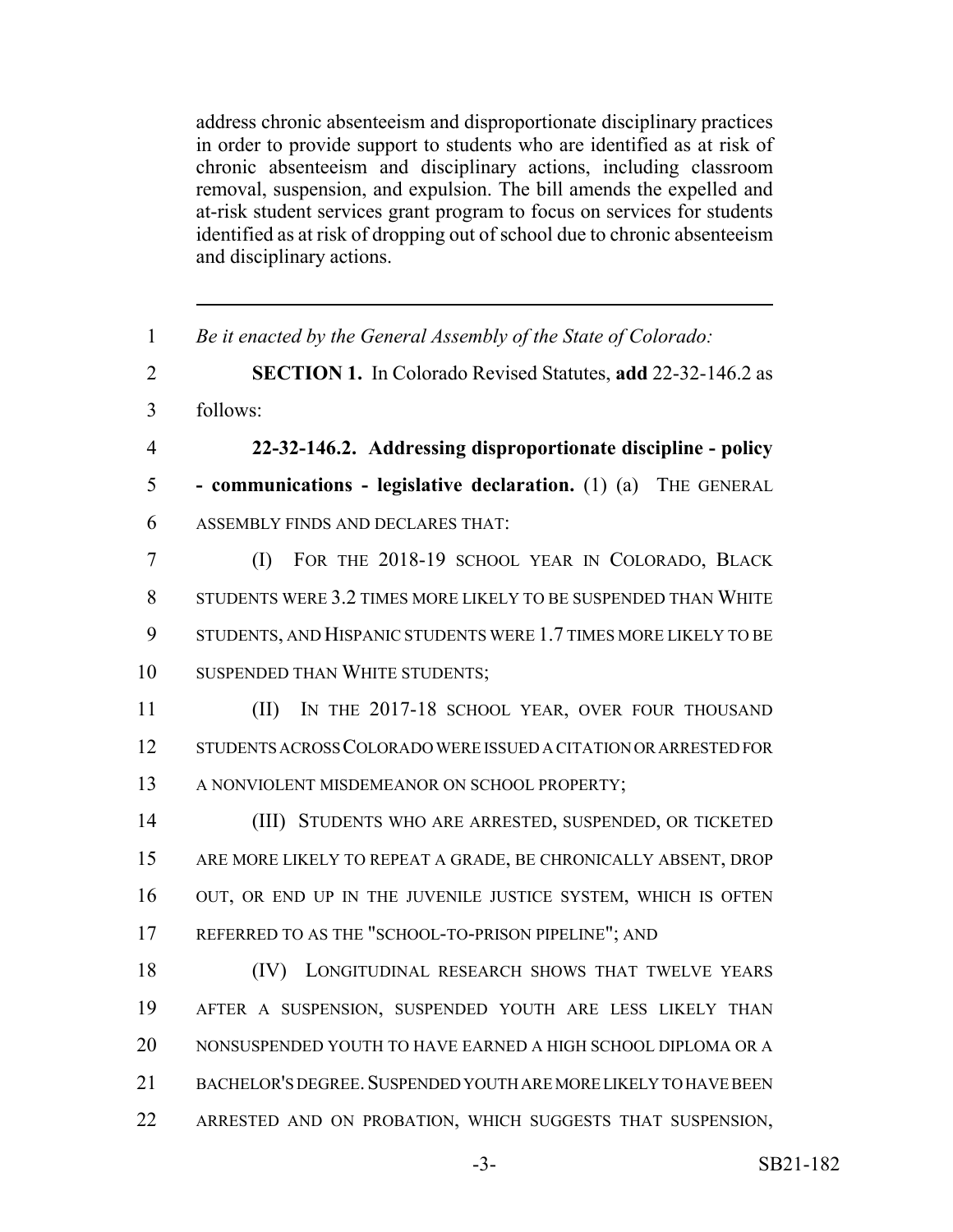RATHER THAN SELECTION BIAS, EXPLAINS NEGATIVE OUTCOMES.

 (b) THE GENERAL ASSEMBLY FINDS, THEREFORE, THAT DISCRIMINATION PLAYS A SIGNIFICANT ROLE IN PERPETUATING THE SCHOOL-TO-PRISON PIPELINE. RESEARCH DEMONSTRATES THAT BLACK AND HISPANIC STUDENTS ARE OFTEN PUNISHED MORE HARSHLY FOR THE SAME INFRACTIONS AS WHITE STUDENTS, WHICH REINFORCES THE ROLE OF RACIAL BIAS IN THE SCHOOL DISCIPLINE SYSTEM. IT IS CRITICAL TO UNDERSTAND THE SCHOOL-TO-PRISON PIPELINE AND TAKE STEPS TO ADDRESS AND PREVENT THE PROGRESSION FROM SCHOOL TO PRISON FROM OCCURRING.

 (2) (a) EACH SCHOOL DISTRICT BOARD OF EDUCATION SHALL ADOPT AND THE SCHOOL DISTRICT SHALL IMPLEMENT A POLICY TO REPORT AND ADDRESS DISPROPORTIONATE DISCIPLINARY PRACTICES IN THE SCHOOLS, INCLUDING CHARTER SCHOOLS, OF THE SCHOOL DISTRICT. IN ADOPTING THE POLICY, THE SCHOOL DISTRICT BOARD OF EDUCATION MAY TAKE INTO ACCOUNT, BUT NEED NOT BE LIMITED TO, THE PRACTICES AND STRATEGIES IDENTIFIED IN THE CONDUCT AND DISCIPLINE CODE AND THE SAFE SCHOOL REPORTING REQUIREMENTS DESCRIBED IN SECTION 22-32-109.1.

20 (b) AS PART OF THE POLICY TO ADDRESS DISPROPORTIONATE DISCIPLINE, EACH SCHOOL DISTRICT IS ENCOURAGED TO PROVIDE TRAINING CONCERNING BEST PRACTICES AND SKILLS TO ADDRESS DISPROPORTIONATE DISCIPLINE AND TO CREATE NEW, INCLUSIONARY APPROACHES TO DISCIPLINE.

 (c) EACH SCHOOL DISTRICT SHALL IDENTIFY AN EMPLOYEE OF THE DISTRICT TO ACT AS THE POINT OF CONTACT FOR DISCIPLINE TRAINING AND RESOURCES. THE IDENTIFIED PERSON SHALL ALSO SERVE AS THE LIAISON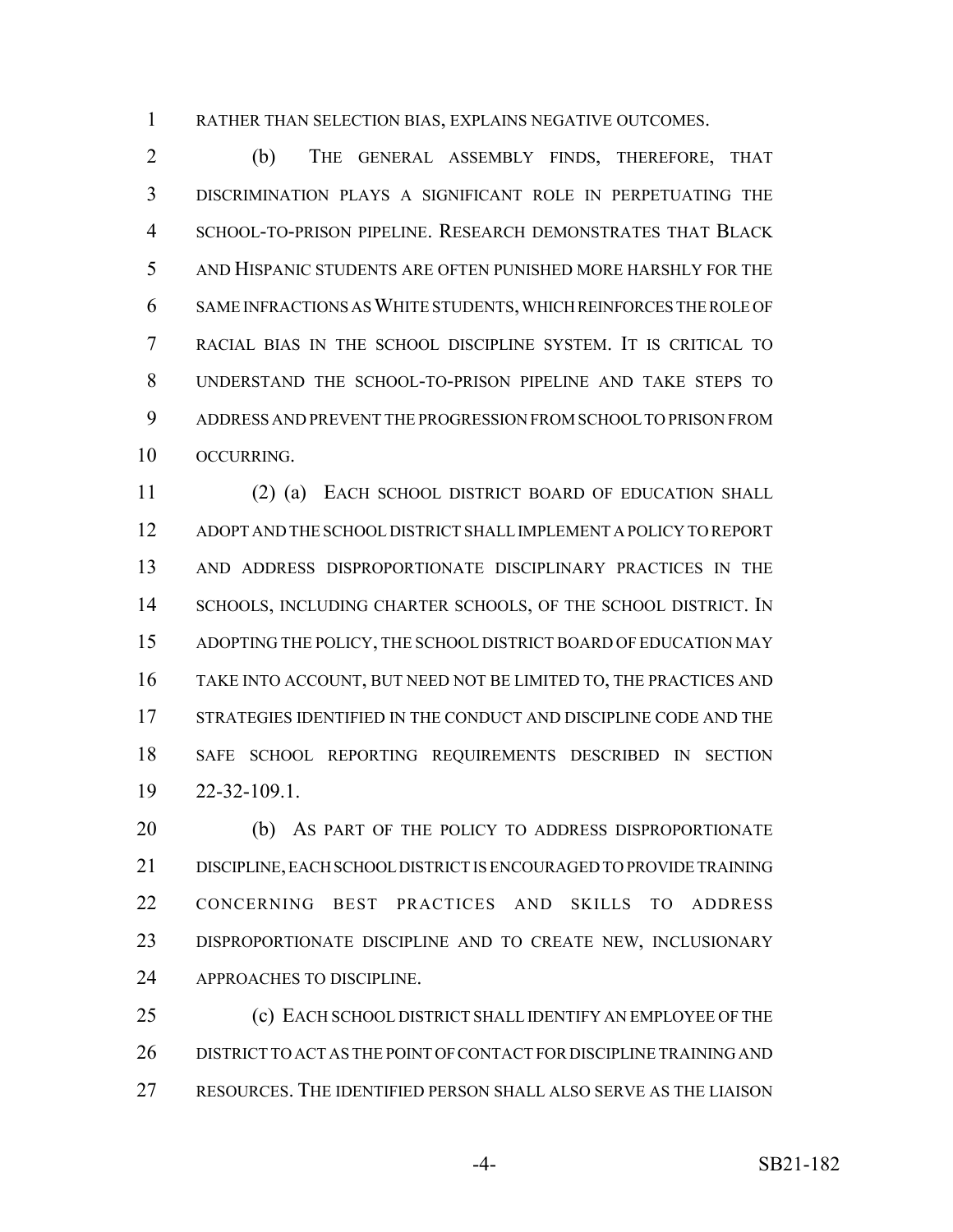BETWEEN THE SCHOOL DISTRICT AND THE DEPARTMENT OF EDUCATION AND SHALL FACILITATE THE SCHOOL DISTRICT'S EFFORTS TO ADDRESS DISPROPORTIONATE DISCIPLINE WITHIN THE DISTRICT. THE SCHOOL DISTRICT SHALL SUBMIT TO THE DEPARTMENT OF EDUCATION THE NAME OF THE IDENTIFIED EMPLOYEE.

 (3) (a) EACH SCHOOL DISTRICT SHALL ANNUALLY REVIEW DATA CONCERNING THE NUMBER AND TYPES OF DISCIPLINARY INCIDENTS AND THE DISCIPLINARY ACTIONS TAKEN IN RESPONSE, IN TOTAL AND DISAGGREGATED BASED ON RACE, ETHNICITY, GENDER, STATUS AS A STUDENT WITH A DISABILITY, SOCIOECONOMIC STATUS, AND 11 INSTRUCTIONAL PROGRAM SERVICE TYPE.

 (b) EACH SCHOOL DISTRICT SHALL DEVELOP, IMPLEMENT, AND ANNUALLY REVIEW AN IMPROVEMENT PLAN TO ADDRESS DISPROPORTIONATE DISCIPLINE PRACTICES BY RACE, ETHNICITY, GENDER, STATUS AS A STUDENT WITH A DISABILITY, AND SOCIOECONOMIC STATUS 16 BASED ON THE POLICY DESCRIBED IN SUBSECTION (2) OF THIS SECTION AND 17 DISCIPLINARY DATA DESCRIBED IN SUBSECTION  $(3)(a)$  OF THIS SECTION. IN IMPLEMENTING AN IMPROVEMENT PLAN TO ADDRESS DISPROPORTIONATE DISCIPLINE PRACTICES, EACH SCHOOL DISTRICT SHALL PROVIDE WRITTEN NOTIFICATION TO THE PARENTS OF THE STUDENTS ENROLLED IN THE 21 SCHOOL DISTRICT OF THE IMPROVEMENT PLAN AND ISSUES IDENTIFIED BY THE SCHOOL DISTRICT AS GIVING RISE TO THE NEED FOR THE PLAN. THE WRITTEN NOTICE MUST INCLUDE THE TIMELINE FOR DEVELOPING AND ADOPTING THE IMPROVEMENT PLAN AND THE DATES, TIMES, AND 25 LOCATIONS OF THE PUBLIC MEETING DESCRIBED IN SUBSECTION  $(3)(c)$  OF 26 THIS SECTION AND THE PUBLIC HEARING DESCRIBED IN SUBSECTION (3)(d) OF THIS SECTION.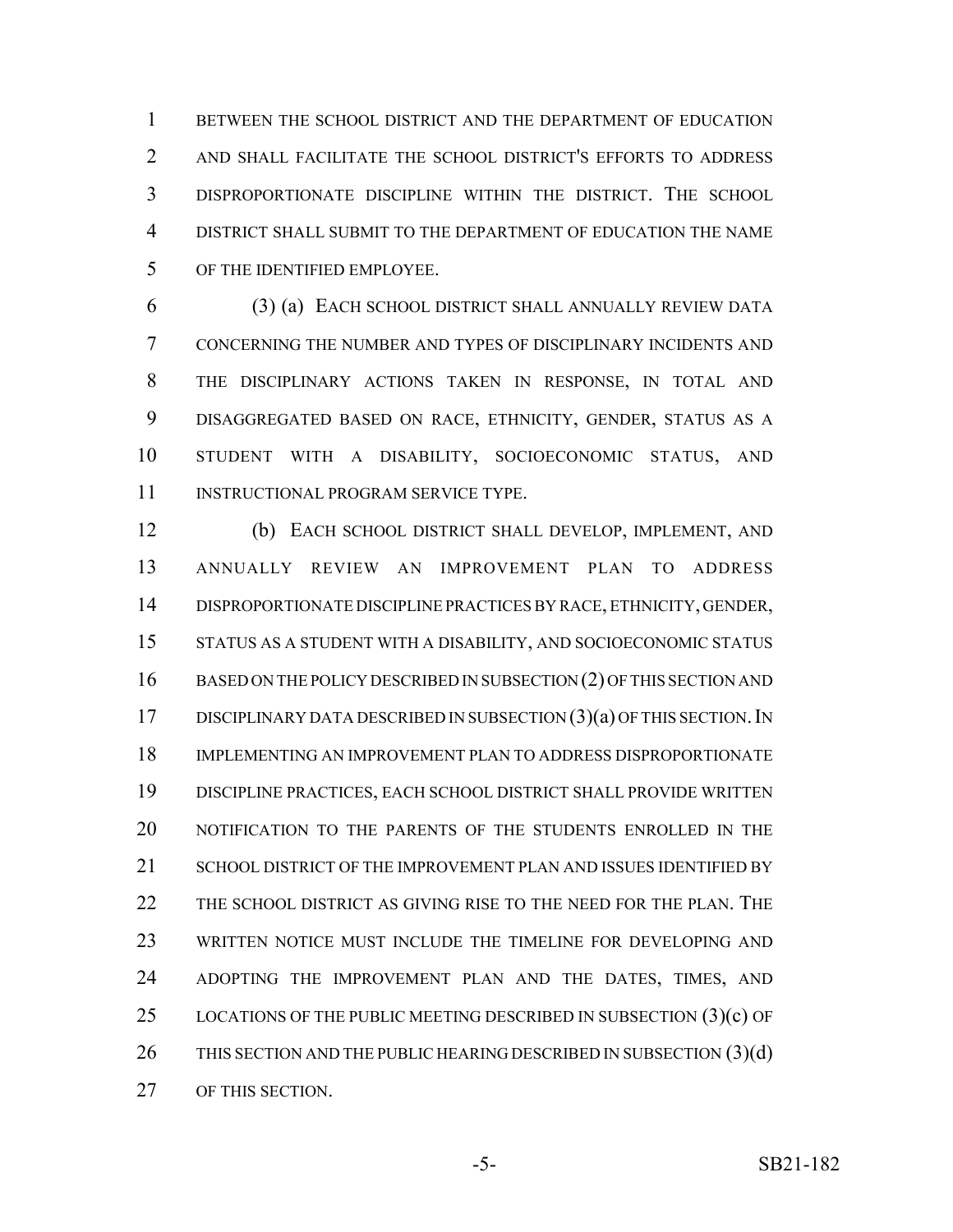(c) EACH SCHOOL DISTRICT SHALL HOLD A PUBLIC MEETING TO SOLICIT INPUT FROM PARENTS CONCERNING DISPROPORTIONATE DISCIPLINE AND THE CONTENTS OF THE IMPROVEMENT PLAN BEFORE THE PLAN IS WRITTEN. AT THE PUBLIC MEETING, THE SCHOOL DISTRICT SUPERINTENDENT SHALL REVIEW THE SCHOOL DISTRICT'S PROGRESS IN ITS APPROACH TO DISCIPLINE FOR THE PRECEDING YEAR.

 (d) THE SCHOOL DISTRICT BOARD OF EDUCATION SHALL HOLD A PUBLIC HEARING AFTER THE PLAN IS WRITTEN TO REVIEW THE PLAN PRIOR TO FINAL ADOPTION.THE DATE OF THE PUBLIC HEARING MUST BE AT LEAST THIRTY DAYS AFTER THE DATE ON WHICH THE SCHOOL DISTRICT PROVIDES 11 THE WRITTEN NOTICE OF THE PUBLIC HEARING.

 **SECTION 2.** In Colorado Revised Statutes, 22-2-106, **add** (4) as follows:

 **22-2-106. State board - duties - rules.** (4) THE STATE BOARD SHALL PROMULGATE RULES TO STANDARDIZE THE REPORTING METHOD 16 SCHOOL DISTRICTS, INCLUDING CHARTER SCHOOLS OF A SCHOOL DISTRICT, AND INSTITUTE CHARTER SCHOOLS USE TO COLLECT AND REPORT DATA CONCERNING SUSPENSIONS AND EXPULSIONS, ARRESTS AND REFERRALS, CHRONIC ABSENTEEISM, INCIDENTS OF VIOLENCE, AND HARASSMENT AND BULLYING TO THE DEPARTMENT AND THE FEDERAL DEPARTMENT OF EDUCATION'S BIENNIAL SURVEY, "THE CIVIL RIGHTS DATA COLLECTION", 22 20 U.S.C. SEC. 3413. THE RULES MUST, AT A MINIMUM, REQUIRE SCHOOL DISTRICTS, CHARTER SCHOOLS OF A SCHOOL DISTRICT, AND INSTITUTE 24 CHARTER SCHOOLS TO REPORT DATA:

 (a) REGARDING THE COLORADO PRESCHOOL PROGRAM AS DESCRIBED IN ARTICLE 28 OF THIS TITLE 22; AND

(b) IN TOTAL AND DISAGGREGATED BY RACE, ETHNICITY, GENDER,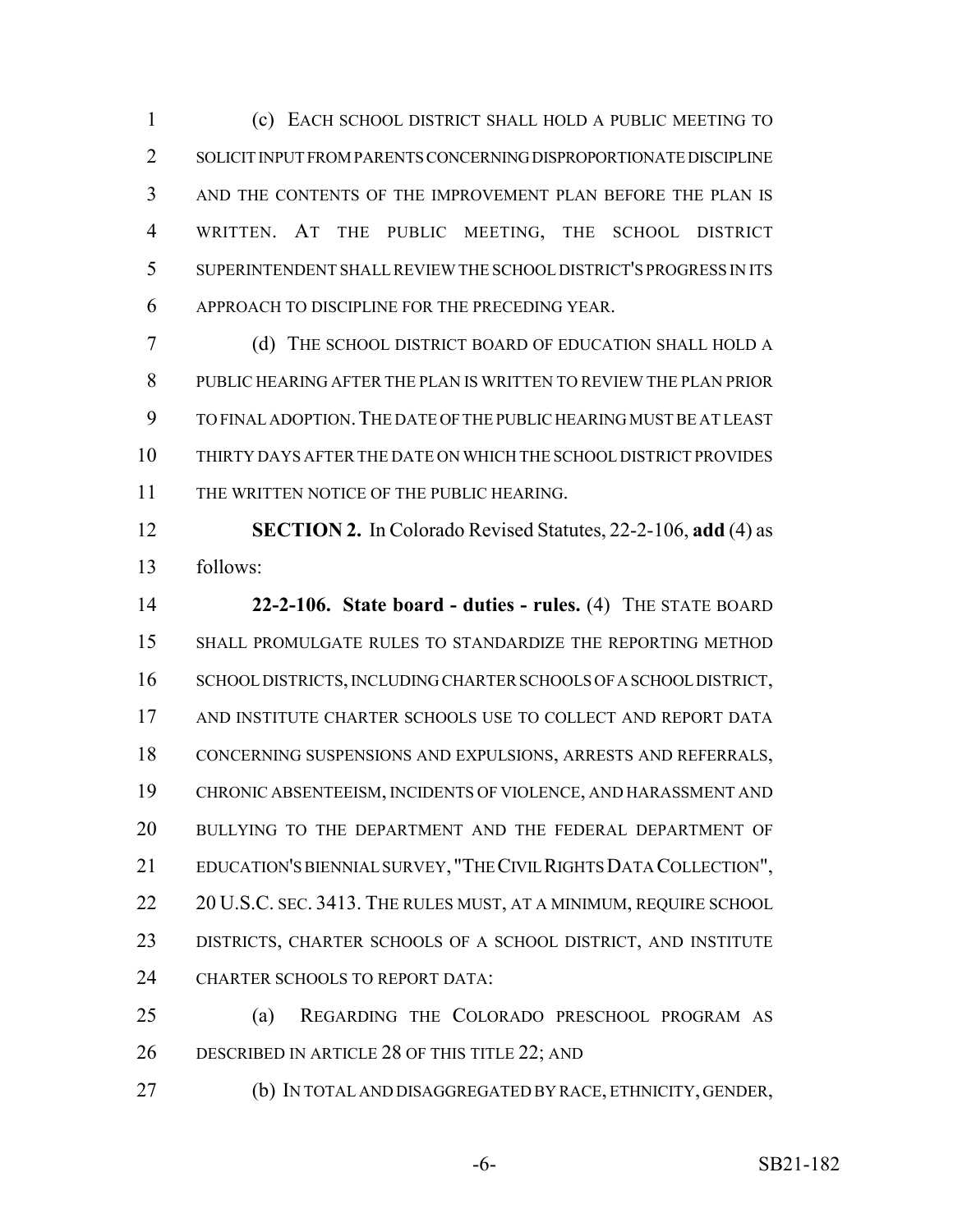STATUS AS A STUDENT WITH A DISABILITY, AND SOCIOECONOMIC STATUS.

 **SECTION 3.** In Colorado Revised Statutes, 22-30.5-505, **amend** (9); and **add** (21) as follows:

 **22-30.5-505. State charter school institute - institute board - appointment - powers and duties - rules.** (9) The institute shall ensure 6 that each institute charter school addresses the expulsion, suspension and 7 education of expelled or suspended students WHO ARE IDENTIFIED AS AT RISK OF DROPPING OUT OF SCHOOL DUE TO CHRONIC ABSENTEEISM OR DISCIPLINARY ACTIONS, INCLUDING CLASSROOM REMOVAL, SUSPENSION, AND EXPULSION, in a manner consistent with the intents and purposes of 11 sections 22-33-105, 22-33-106, AND 22-33-106.1, and  $\frac{22-33-203}{20}$  PART 2 12 OF ARTICLE 33 OF THIS TITLE 22.

 (21) IN THE SAME MANNER AS IS REQUIRED FOR SCHOOL DISTRICTS 14 PURSUANT TO SECTION 22-32-109.1 (2)(b), THE INSTITUTE SHALL COMPILE THE SAFE SCHOOL REPORTS PREPARED BY INSTITUTE CHARTER SCHOOLS PURSUANT TO SECTION 22-30.5-507 (15), REVIEW AND APPROVE THE COMPILED REPORT, AND SUBMIT THE COMPILED REPORT TO THE DEPARTMENT OF EDUCATION AND POST IT ON THE INSTITUTE'S WEBSITE.

 **SECTION 4.** In Colorado Revised Statutes, 22-30.5-507, **add**  $20 \quad (15)$  as follows:

 **22-30.5-507. Institute charter school - requirements - authority - rules - definitions.** (15) AN INSTITUTE CHARTER SCHOOL SHALL ADOPT AND IMPLEMENT:

 (a) A SAFE SCHOOL PLAN, COMPLY WITH THE REPORTING REQUIREMENTS DESCRIBED IN SECTION 22-32-109.1 (2), AND SUBMIT THE 26 SAFE SCHOOL REPORT DESCRIBED IN SECTION 22-32-109.1 (2)(b) TO THE INSTITUTE;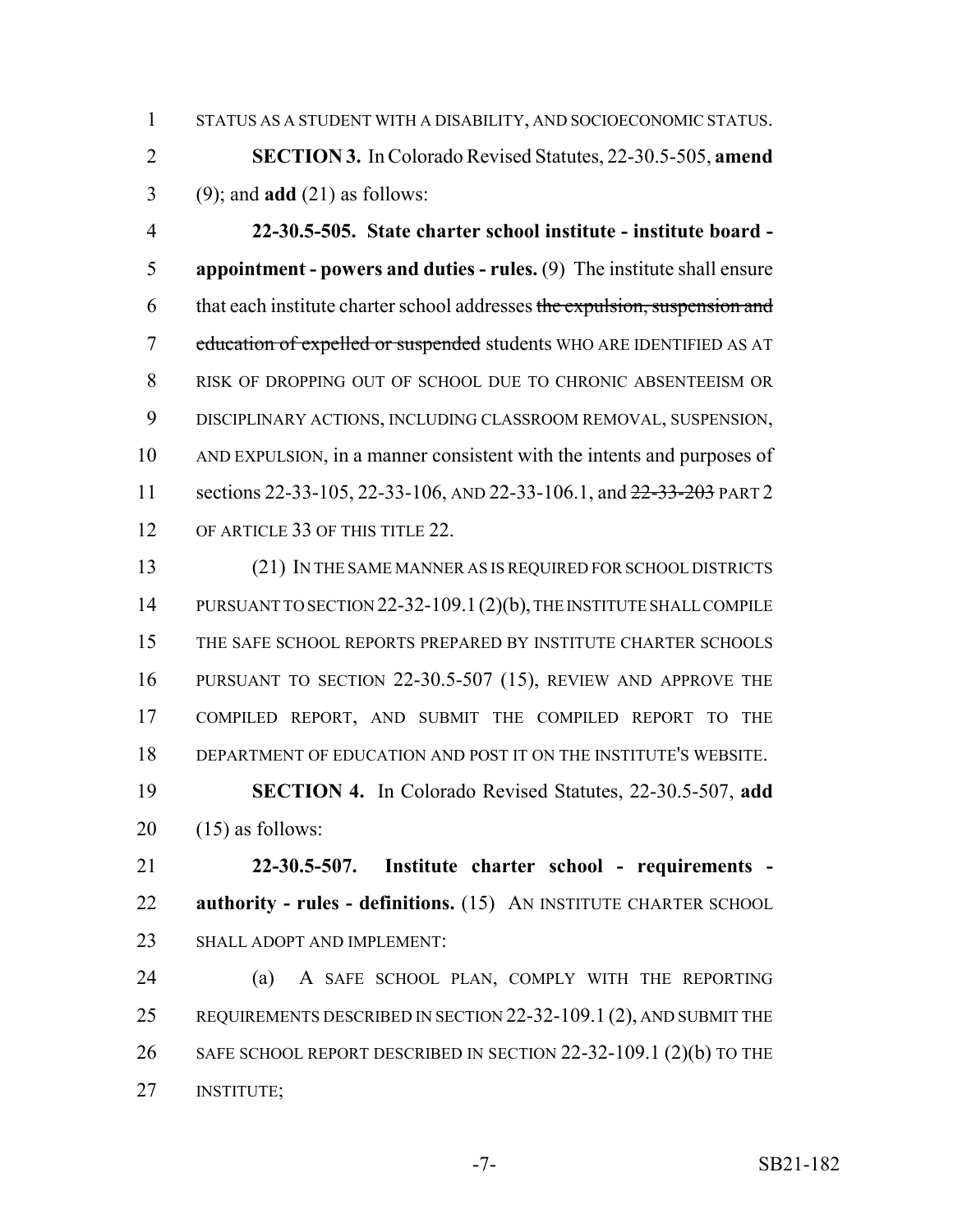(b) CRITERIA TO SELECT A SCHOOL RESOURCE OFFICER DESCRIBED 2 IN SECTION 22-32-146.1 IF THE INSTITUTE CHARTER SCHOOL ELECTS TO CONTRACT FOR ONE OR MORE SCHOOL RESOURCE OFFICERS ON SCHOOL GROUNDS; AND

 (c) POLICIES TO ADDRESS DISPROPORTIONATE DISCIPLINE AS DESCRIBED IN SECTION 22-32-146.2 AND COMPLY WITH THE PUBLIC MEETING REQUIREMENTS SPECIFIED IN SAID SECTION.

 **SECTION 5.** In Colorado Revised Statutes, 22-32-109.1, **amend** 9 (1)(a)(V), (2)(a)(I) introductory portion, (2)(a)(II)(A), (2)(a)(II)(B), 10 (2)(a)(II)(D), (2)(b) introductory portion, and (2)(b)(IV) introductory portion; and **add** (1)(a)(V.5), (2)(a)(II)(F), (2)(a)(II)(G), (2)(b)(IV.5), and  $12 \qquad (2)(b.5)$  as follows:

 **22-32-109.1. Board of education - specific powers and duties - safe school plan - conduct and discipline code - safe school reporting requirements - school response framework - school resource officers - definitions.** (1) **Definitions.** As used in this section, unless the context otherwise requires:

- (a) "Action taken" means a specific type of discipline, including but not limited to the following categories of discipline:
- 20 (V) Referral to law enforcement;  $\sigma$

 (V.5) INCLUSIONARY APPROACHES TO DISCIPLINE, INCLUDING RESTORATIVE PRACTICES, BULLYING INTERVENTION, AND BEHAVIORAL INTERVENTIONS; OR

 (2) **Safe school plan.** In order to provide a learning environment 25 that is safe, conducive to the learning process, and free from unnecessary disruption, each school district board of education or institute charter school board for a charter school authorized by the charter school institute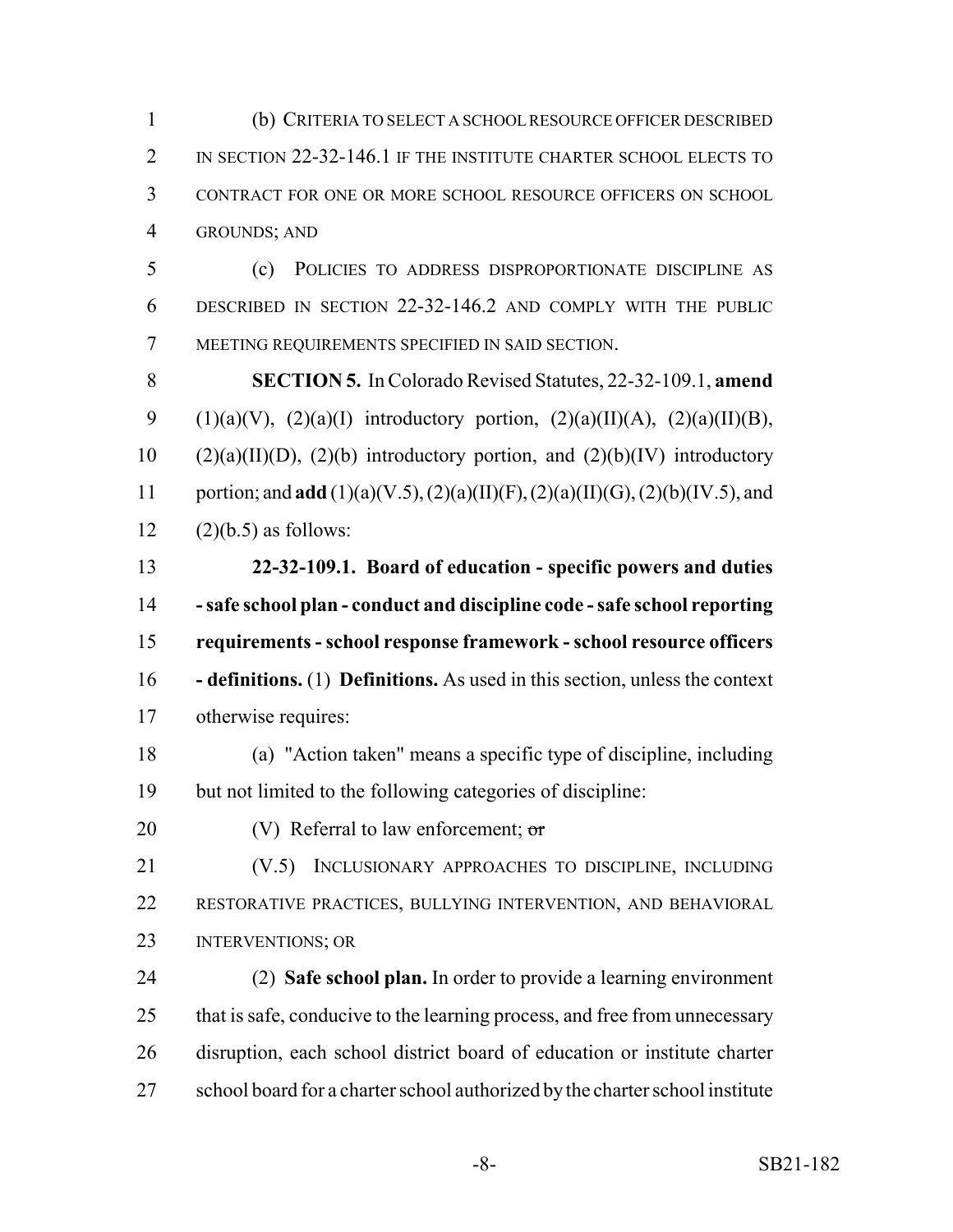shall, following consultation with the school district accountability committee and school accountability committees, parents, teachers, administrators, students, student councils where available, and, where appropriate, the community at large, adopt and implement a safe school plan, or review and revise, as necessary in response to any relevant data collected by the school district, any existing plans or policies already in effect. In addition to the aforementioned parties, each school district board of education, in adopting and implementing its safe school plan, may consult with victims' advocacy organizations, school psychologists, local law enforcement, and community partners. The plan, at a minimum, must include the following:

 (a) **Conduct and discipline code.** (I) A concisely written conduct 13 and discipline code that shall be IS enforced uniformly, fairly, and consistently, AND EQUITABLY for all students. Copies of the code shall be provided to each student upon enrollment at the preschool, elementary, middle, and high school levels and shall be posted or kept on file at each public school in the school district. The school district shall take reasonable measures to ensure that each student of each public school in 19 the school district is familiar with the code. The code shall MUST include, but need not be limited to:

 (II) In creating and enforcing a school conduct and discipline code 22 pursuant to subsection  $(2)(a)(I)$  of this section, each school district board of education, on and after August 1, 2013, shall:

24 (A) Impose proportionate disciplinary interventions and consequences, including but not limited to in-school suspensions, in response to student misconduct, which interventions and consequences are designed to reduce the number of expulsions, out-of-school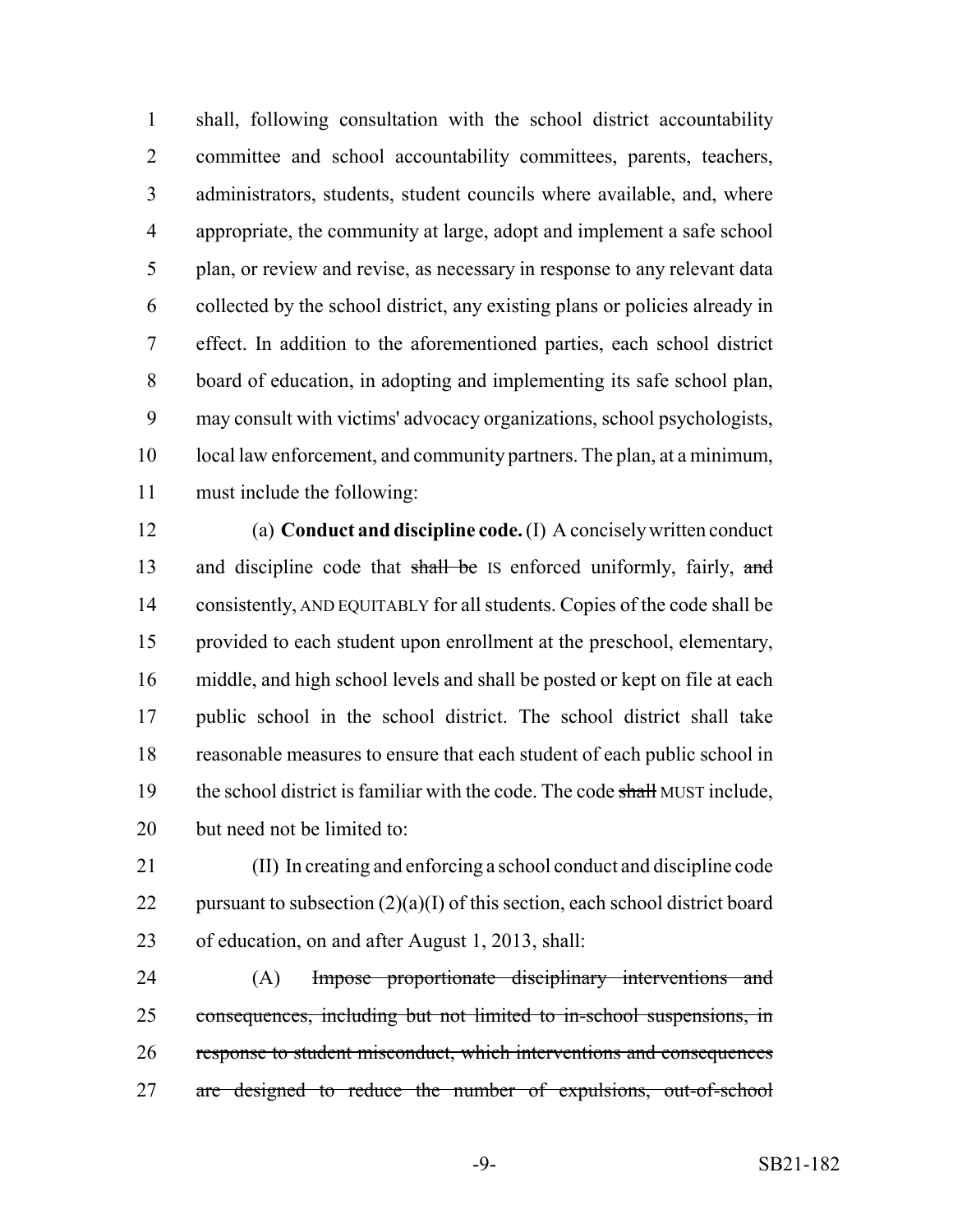suspensions, and referrals to law enforcement, except for such referrals 2 to law enforcement as are required by state or federal law APPLY AGE-APPROPRIATE AND DEVELOPMENTALLY APPROPRIATE DISCIPLINARY METHODS THAT SUPPORT STUDENT LEARNING AND POSITIVE SCHOOL CLIMATES; USE PREVENTATIVE, RESTORATIVE, AND TRAUMA-INFORMED APPROACHES TO DISCIPLINARY ISSUES; AND USE OUT-OF-SCHOOL SUSPENSION, EXPULSION, AND OTHER EXCLUSIONARY MEASURES ONLY WHEN THERE ARE NO ALTERNATIVES FOR PROTECTING THE SAFETY OF THE SCHOOL COMMUNITY;

 (B) Include plans for the appropriate use of prevention, 11 intervention, restorative justice, peer mediation, counseling, or other approaches to address student misconduct, which approaches are 13 designed to Minimize student exposure to the criminal and juvenile 14 justice system The plans shall AND PRIORITIZE STRATEGIES TO ENHANCE STUDENT LEARNING, SAFETY, AND WELL-BEING THROUGH ADDITIONAL SOCIAL AND EMOTIONAL SUPPORTS, MENTAL AND BEHAVIORAL HEALTH SERVICES, RESTORATIVE PRACTICES, TRAUMA-INFORMED SERVICES, AND OTHER WRAPAROUND SERVICES TO MEET A STUDENT'S DEVELOPMENTAL NEEDS.SCHOOL CONDUCT AND DISCIPLINE CODES MUST state that a school administration shall not order a victim's participation in a restorative 21 justice practice or peer mediation if the alleged victim of an offending student's misconduct alleges that the misconduct constitutes unlawful 23 sexual behavior, as defined in section  $16-22-102$  (9); C.R.S.; a crime in which the underlying factual basis involves domestic violence, as defined 25 in section 18-6-800.3 (1); C.R.S.; stalking, as defined in section 18-3-602; C.R.S.; or violation of a protection order, as defined in section  $27 \qquad 18-6-803.5. \qquad \text{C.R.S.}$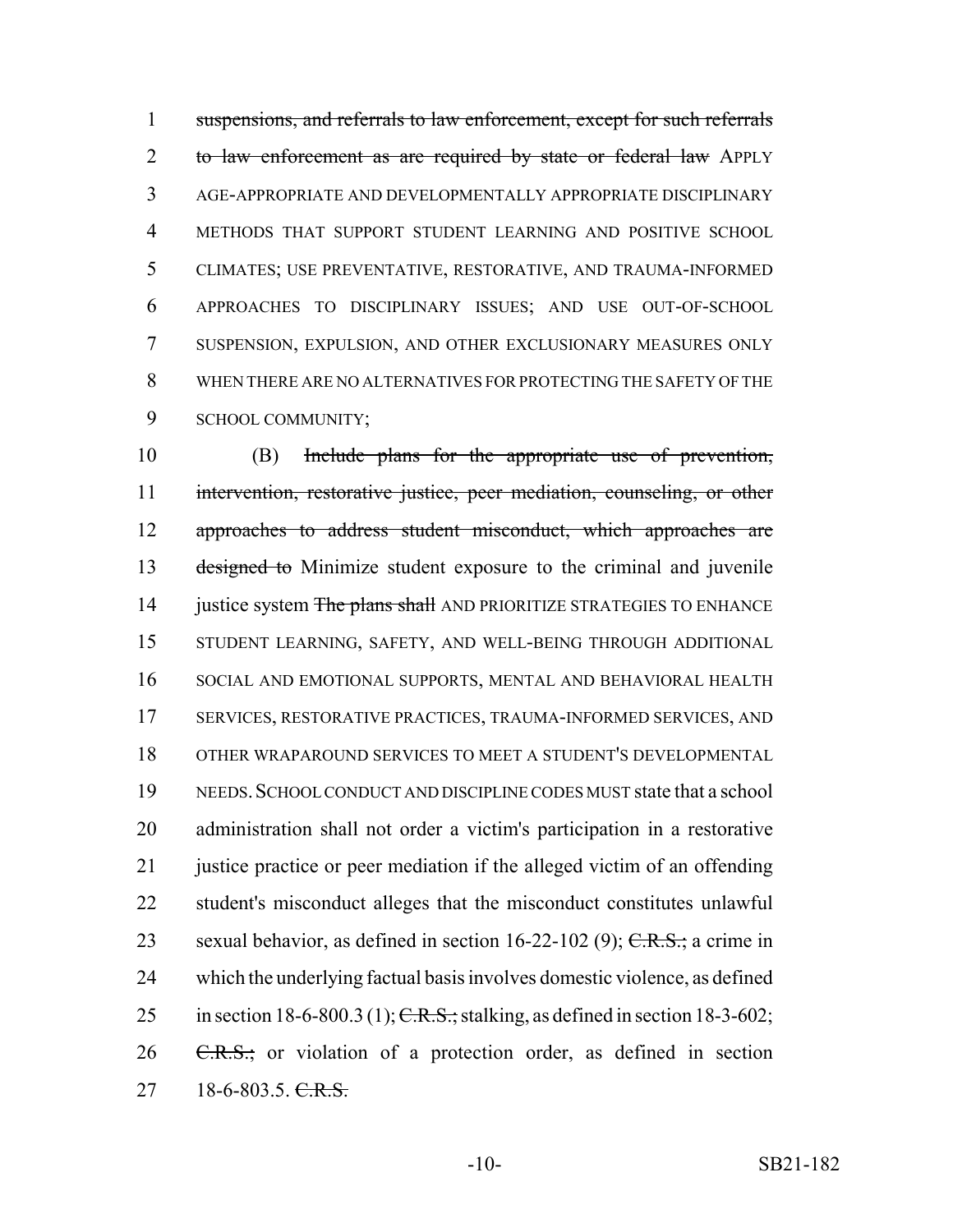(D) Ensure that, in implementing the code, each school of the school district shows due consideration of the impact of certain violations of the code upon victims of such violations, in accordance with the provisions of Title IX of the United States Code and other state and 5 federal laws; and

 (F) ENSURE THAT THE SCHOOL DISTRICT ANNUALLY REVIEWS DATA ON DISPROPORTIONATE DISCIPLINE RATES AS REPORTED PURSUANT TO SUBSECTION (2)(b) OF THIS SECTION TO CONFIRM THAT THE CONDUCT AND DISCIPLINE CODE IS ENFORCED CONSISTENTLY FOR ALL STUDENTS; AND

 (G) PROHIBIT A STUDENT FROM BEING REFERRED TO LAW ENFORCEMENT FOR CONDUCT ON SCHOOL GROUNDS, IN A SCHOOL VEHICLE, OR AT A SCHOOL ACTIVITY OR SANCTIONED EVENT UNLESS THERE ARE NO OTHER AVAILABLE ALTERNATIVES FOR ADDRESSING SERIOUS BODILY INJURY INFLICTED ON ANOTHER PERSON OR AN IMMINENT THREAT OF SERIOUS BODILY INJURY TO ANOTHER PERSON, OR SCHOOL OFFICIALS ARE OTHERWISE OBLIGATED BY LAW.

 (b) **Safe school reporting requirements.** A policy whereby the principal of each public school in a school district is required to submit annually, in a manner and by a date specified by rule of the state board, a written report to the board of education of the school district concerning 21 the learning environment in the school during that school year. The board of education of the school district shall annually compile the reports from 23 every school in the district. and IN PREPARING THE COMPILED REPORT, THE 24 BOARD OF EDUCATION SHALL INCLUDE THE TOTAL NUMBER OF CONDUCT 25 AND DISCIPLINE CODE VIOLATIONS AND, FOR EACH TYPE OF CONDUCT AND DISCIPLINE CODE VIOLATION, THE NUMBER OF INCIDENTS IN TOTAL AND DISAGGREGATED BY RACE, GENDER, ETHNICITY, STATUS AS A STUDENT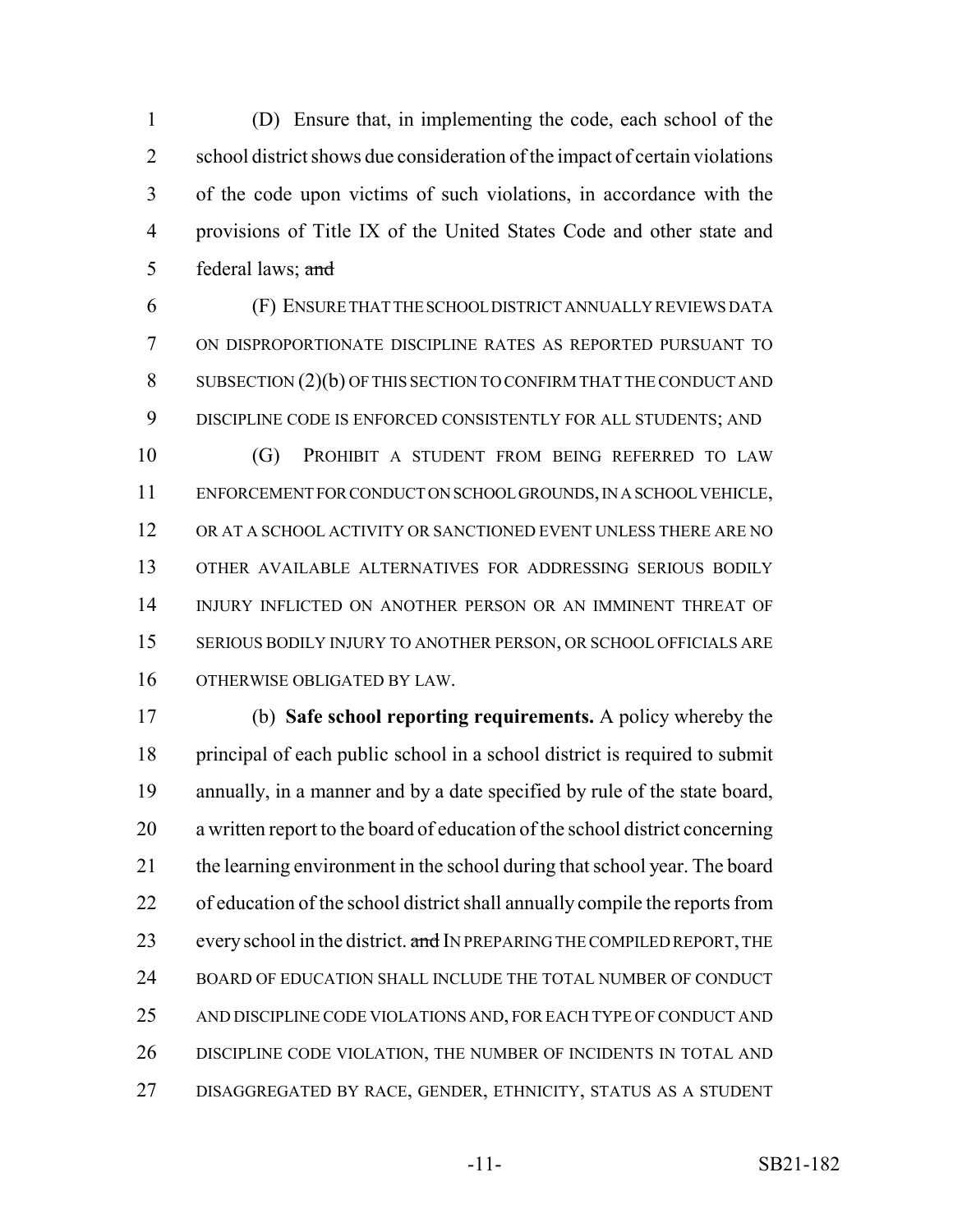WITH A DISABILITY, AND SOCIOECONOMIC STATUS TO THE MAXIMUM EXTENT POSSIBLE IN COMPLIANCE WITH THE FEDERAL "FAMILY EDUCATIONAL RIGHTS AND PRIVACY ACT OF 1974", 20 U.S.C. SEC. 1232g. THE BOARD OF EDUCATION OF THE SCHOOL DISTRICT SHALL REVIEW AND APPROVE THE COMPILED REPORT BY A MAJORITY VOTE. THE COMPILED REPORT MUST BE EASILY ACCESSIBLE BY THE GENERAL PUBLIC AS AN ELECTRONIC DOCUMENT ON THE SCHOOL DISTRICT'S WEBSITE HOME PAGE. THE BOARD OF EDUCATION OF THE SCHOOL DISTRICT SHALL submit the compiled report to the department of education in a format specified by rule of the state board. The compiled report must be easily accessible by the general public through a link on the department of education's website home page. The report must include, but need not be limited to, the following specific information for the preceding school year:

 (IV) The number of conduct and discipline code violations. Each violation must be reported only in the most serious category that is applicable to that violation, including but not limited to specific 17 information identifying the number of and the action taken with respect  $\qquad$  to, each of the following types of violations:

19 (IV.5) THE ACTION TAKEN FOR EACH CONDUCT AND DISCIPLINE CODE VIOLATION. IN REPORTING AN ACTION DESCRIBED IN SUBSECTION (1)(a)(VI) OF THIS SECTION, THE REPORT MUST DESCRIBE THE SPECIFIC ACTION TAKEN.

23 (b.5) **Civil rights data collection.** THE REQUIREMENT THAT THE SCHOOL DISTRICT REPORT DATA TO THE DEPARTMENT AND TO THE FEDERAL DEPARTMENT OF EDUCATION'S OFFICE OF CIVIL RIGHTS, THROUGH 26 THE OFFICE'S BIENNIAL SURVEY, AUTHORIZED IN 20 U.S.C. SEC. 3413, IN ACCORDANCE WITH THE RULES OF THE STATE BOARD OF EDUCATION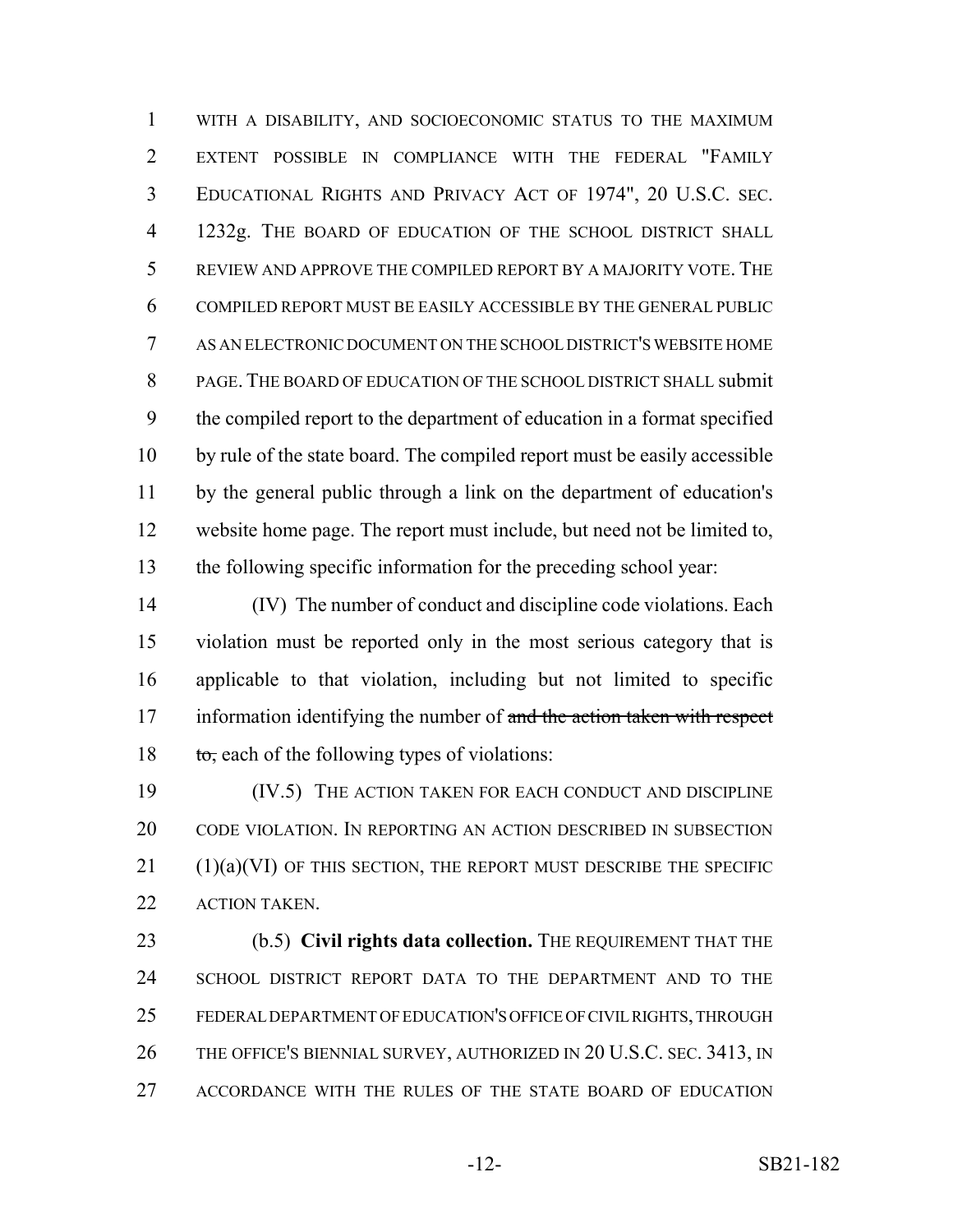PROMULGATED PURSUANT TO SECTION 22-2-106 (4).

 **SECTION 6.** In Colorado Revised Statutes, 22-32-146, **add** (2.5) and (6) as follows:

 **22-32-146. School use of on-site peace officers as school resource officers - law enforcement arrest authority.** (2.5) (a) NOTWITHSTANDING SECTION 16-3-102, A SCHOOL RESOURCE OFFICER OR OTHER LAW ENFORCEMENT OFFICER SHALL NOT ARREST A STUDENT OF THE SCHOOL, OR ISSUE A SUMMONS, TICKET, OR OTHER NOTICE REQUIRING THE APPEARANCE OF A STUDENT OF THE SCHOOL IN COURT OR AT A POLICE STATION FOR INVESTIGATION, FOR CONDUCT THAT CONSTITUTES ANY OF THE FOLLOWING OFFENSES ALLEGEDLY COMMITTED ON THE SCHOOL'S GROUNDS, IN A SCHOOL VEHICLE, OR AT A SCHOOL 13 ACTIVITY OR SANCTIONED EVENT:

 (I) INTERFERENCE WITH STAFF, FACULTY, OR STUDENTS OF EDUCATIONAL INSTITUTIONS, AS DESCRIBED IN SECTION 18-9-109 (1) TO (3);

 (II) DISORDERLY CONDUCT, AS DESCRIBED IN SECTION 18-9-106 18  $(1)(a)$  TO  $(1)(d)$ ;

 (III) THEFT, AS DESCRIBED IN SECTION 18-4-401, WHEN THE VALUE 20 OF THE THING INVOLVED IS LESS THAN THREE HUNDRED DOLLARS;

21 (IV) TRESPASS OR INTERFERENCE AT A PUBLIC BUILDING, AS DESCRIBED IN SECTION 18-9-110, OR SECOND-DEGREE CRIMINAL TRESPASS THAT INVOLVES ENTERING OR REMAINING IN A MOTOR VEHICLE OF 24 ANOTHER, AS DESCRIBED IN SECTION  $18-4-503$  (1)(c);

 (V) CRIMINAL MISCHIEF, AS DESCRIBED IN SECTION 18-4-501, WHEN THE AGGREGATE DAMAGE TO THE REAL OR PERSONAL PROPERTY IS 27 LESS THAN ONE THOUSAND DOLLARS;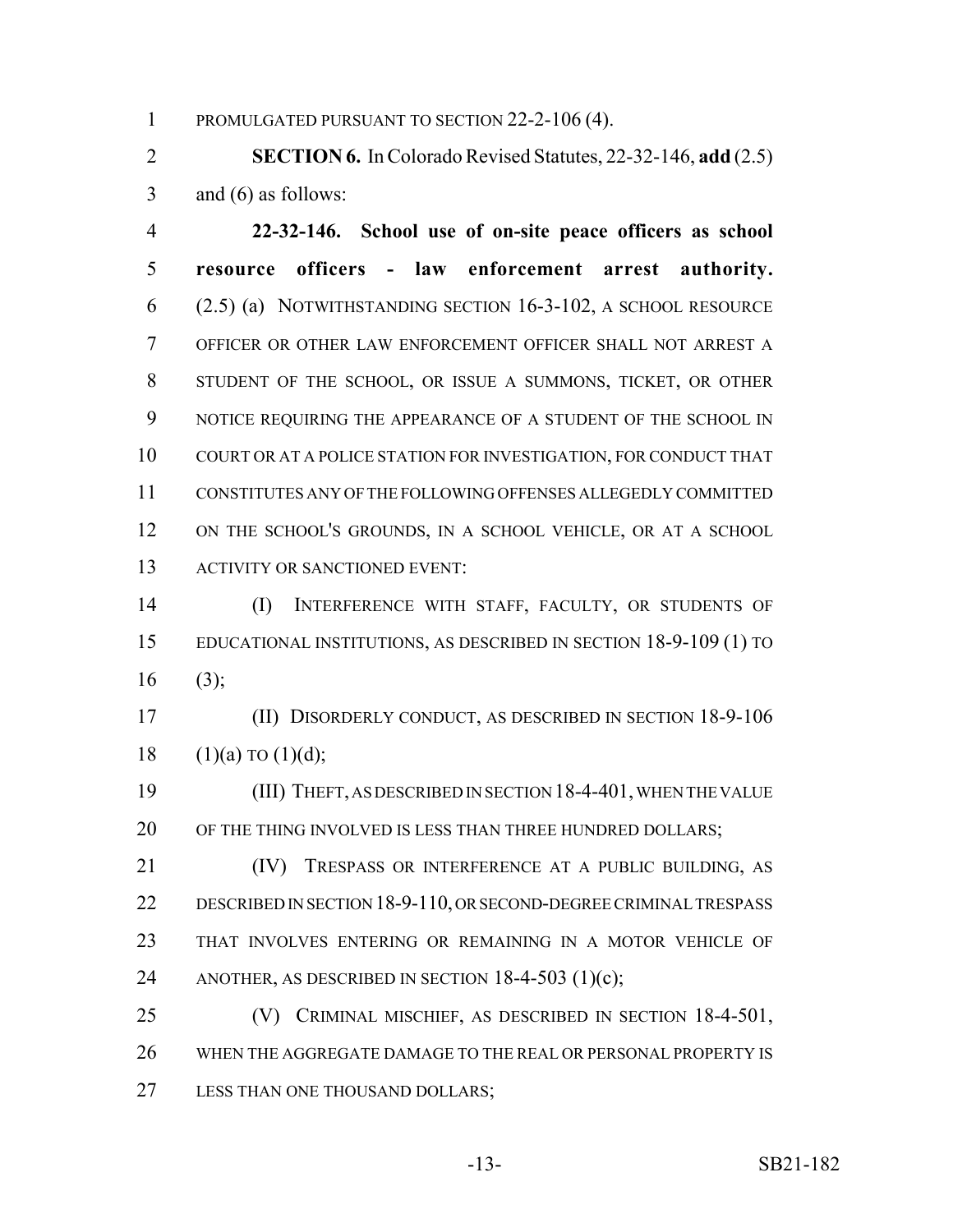(VI) GAMBLING, AS DESCRIBED IN SECTION 18-10-103; (VII) LOITERING, AS DESCRIBED IN SECTION 18-9-112; (VIII) HARASSMENT, AS DESCRIBED IN SECTION 18-9-111; (IX) AN INCIDENT RELATING TO ALCOHOL, AS DESCRIBED IN 5 SECTION 18-13-122 (3)(a), 44-3-901 (1)(b), OR 44-3-904 (6); (X) AN INCIDENT RELATING TO TOBACCO, AS DESCRIBED IN SECTION 18-13-121; 8 (XI) ANY OFFENSE FOR POSSESSION OF MARIJUANA THAT IS CLASSIFIED AS A MISDEMEANOR OR PETTY OFFENSE; (XII) POSSESSION OF DRUG PARAPHERNALIA, AS DESCRIBED IN SECTION 18-18-428, OR ILLEGAL POSSESSION OF MARIJUANA PARAPHERNALIA BY AN UNDERAGE PERSON, AS DESCRIBED IN SECTION 13 18-13-122 (3)(c); (XIII) MISDEMEANOR MENACING, AS DESCRIBED IN SECTION 18-3-206; (XIV) OBSTRUCTING A PEACE OFFICER, FIREFIGHTER, EMERGENCY MEDICAL SERVICE PROVIDER, RESCUE SPECIALIST, OR VOLUNTEER, AS DESCRIBED IN SECTION 18-8-104, UNLESS THE STUDENT USES VIOLENCE IN 19 THE COMMISSION OF THE OFFENSE; AND 20 (XV) ANY OTHER ALLEGED VIOLATION OF THE "COLORADO CRIMINAL CODE", TITLE 18, THAT IS CLASSIFIED AS A MISDEMEANOR OR PETTY OFFENSE, OR ANY VIOLATION OF A MUNICIPAL CODE, WHEN THE STUDENT DID NOT INFLICT SERIOUS BODILY INJURY ON ANOTHER PERSON

 AND THE STUDENT DOES NOT CONTINUE TO POSE AN IMMINENT THREAT OF SERIOUS BODILY INJURY TO ANOTHER PERSON.

26 (b) A SCHOOL RESOURCE OFFICER OR OTHER LAW ENFORCEMENT OFFICER ACTING IN THE OFFICER'S OFFICIAL CAPACITY ON SCHOOL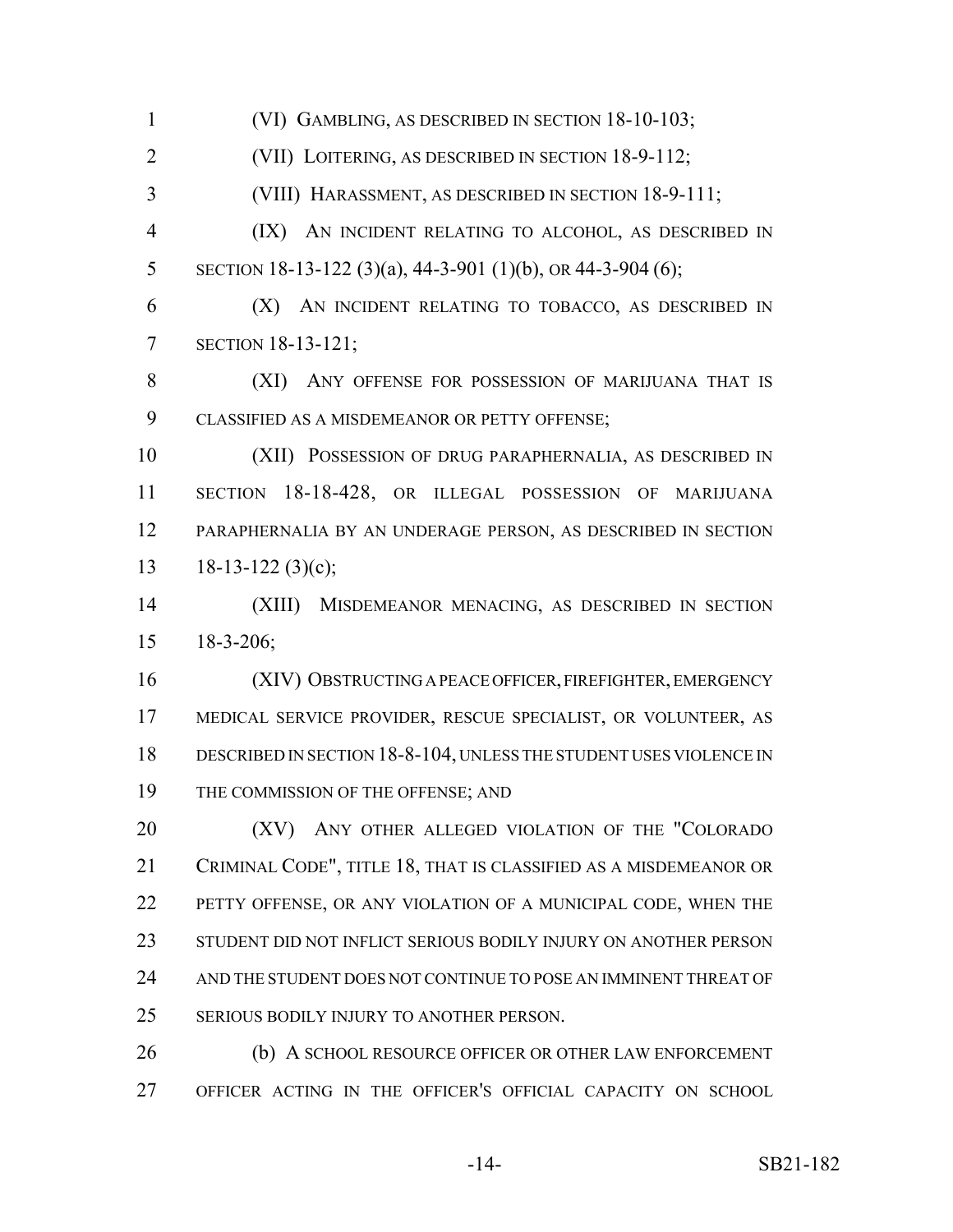GROUNDS, IN A SCHOOL VEHICLE, OR AT A SCHOOL ACTIVITY OR SANCTIONED EVENT SHALL REPORT CONDUCT THAT CONSTITUTES ANY OF THE OFFENSES DESCRIBED IN SUBSECTION (2.5)(a) OF THIS SECTION TO THE PRINCIPAL OF THE SCHOOL OR ANY OTHER APPROPRIATE SCHOOL PERSONNEL.

 (6) A SCHOOL RESOURCE OFFICER OR A LAW ENFORCEMENT OFFICER ACTING IN THE OFFICER'S OFFICIAL CAPACITY ON SCHOOL GROUNDS, IN A SCHOOL VEHICLE, OR AT A SCHOOL ACTIVITY OR SANCTIONED EVENT SHALL NOT USE HANDCUFFS ON AN ELEMENTARY 10 SCHOOL STUDENT.

 **SECTION 7.** In Colorado Revised Statutes, **add** 22-32-146.1 as follows:

 **22-32-146.1. School resource officers - requirements - evaluation.** (1) EACH SCHOOL DISTRICT THAT ELECTS TO CONTRACT FOR ONE OR MORE SCHOOL RESOURCE OFFICERS ON SCHOOL GROUNDS SHALL ADOPT A POLICY FOR SELECTING THE OFFICER OR OFFICERS. THE POLICY FOR SELECTING A SCHOOL RESOURCE OFFICER, AT A MINIMUM, MUST REQUIRE A CANDIDATE TO:

 (a) DEMONSTRATE A RECORD OF EXPERIENCE DEVELOPING POSITIVE RELATIONSHIPS WITH YOUTH, WHICH MAY INCLUDE 21 PARTICIPATION IN YOUTH OR COMMUNITY POLICING PROGRAMS:

 (b) HAVE NO DISCIPLINARY ACTIONS OR SUBSTANTIATED COMPLAINTS IN THE CANDIDATE'S SERVICE RECORD; AND

 (c) VOLUNTARILY APPLY TO SERVE AS A SCHOOL RESOURCE OFFICER.

26 (2) (a) EACH SCHOOL DISTRICT THAT ELECTS TO CONTRACT FOR ONE OR MORE SCHOOL RESOURCE OFFICERS ON SCHOOL GROUNDS AND THE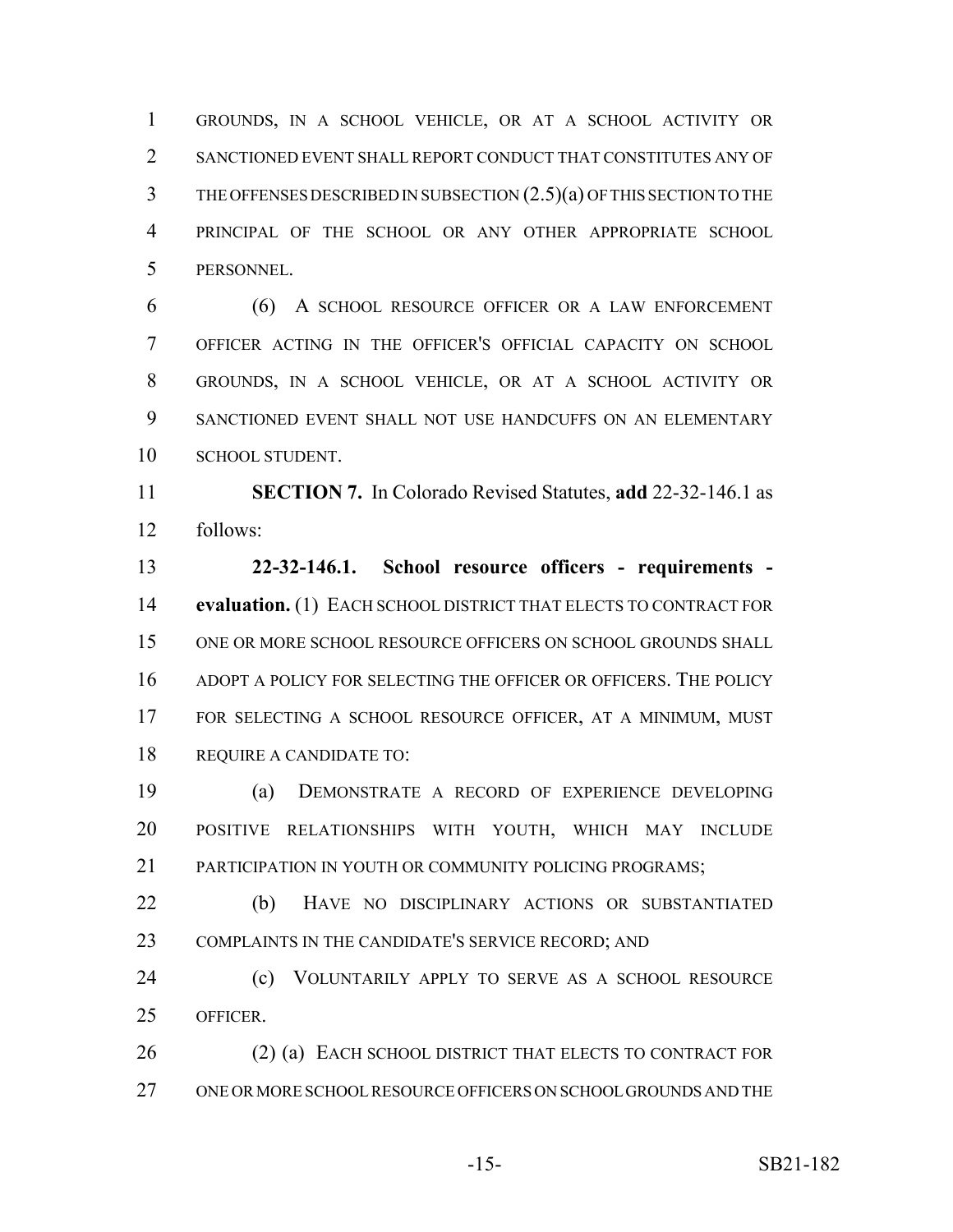EMPLOYING LAW ENFORCEMENT AGENCY SHALL JOINTLY CREATE AN EVALUATION PROCESS TO EVALUATE SCHOOL RESOURCE OFFICERS. A SCHOOL DISTRICT MAY TERMINATE A CONTRACT WITH A SCHOOL RESOURCE OFFICER BASED ON THE FINDINGS OF AN EVALUATION.

 (b) EVALUATION DATA MUST INCLUDE THE FREQUENCY OF TICKETS ISSUED AND ARRESTS MADE BY THE SCHOOL RESOURCE OFFICER AND THE ACTIONS THE SCHOOL RESOURCE OFFICER TAKES TO APPLY PREVENTIVE, RESTORATIVE, AND TRAUMA-INFORMED APPROACHES TO DISCIPLINARY ISSUES. A STUDENT, PARENT. GUARDIAN, AND SCHOOL STAFF ARE ENCOURAGED TO INCLUDE FEEDBACK IN THE EVALUATION. A SCHOOL DISTRICT IS ENCOURAGED TO PROVIDE STUDENT, PARENT, AND GUARDIAN 12 FEEDBACK IN THE EVALUATION.

 (c) EACH SCHOOL DISTRICT SHALL SHARE THE EVALUATIONS WITH THE SCHOOL DISTRICT BOARD OF EDUCATION AND THE PEACE OFFICERS STANDARDS AND TRAINING BOARD FOR THE PURPOSES OF SECTION 24-31-303 (1)(r). THE WRITTEN EVALUATION MUST BE KEPT AT THE SCHOOL WHERE THE SCHOOL RESOURCE OFFICER IS ASSIGNED. SCHOOL PERSONNEL SHALL MAKE THE WRITTEN EVALUATION AVAILABLE FOR REVIEW UPON REQUEST.

 (3) A SCHOOL DISTRICT THAT ELECTS TO CONTRACT FOR ONE OR MORE SCHOOL RESOURCE OFFICERS ON SCHOOL GROUNDS SHALL ENTER INTO A MEMORANDUM OF UNDERSTANDING WITH THE EMPLOYING LAW ENFORCEMENT AGENCY, WHICH MUST ADDRESS, AT A MINIMUM:

 (a) STRATEGIES, PROCEDURES, AND PRACTICES THAT MINIMIZE STUDENT EXPOSURE TO THE CRIMINAL AND JUVENILE JUSTICE SYSTEMS AND PRIORITIZE STRATEGIES FOR ENHANCING STUDENT LEARNING, SAFETY, AND WELL-BEING;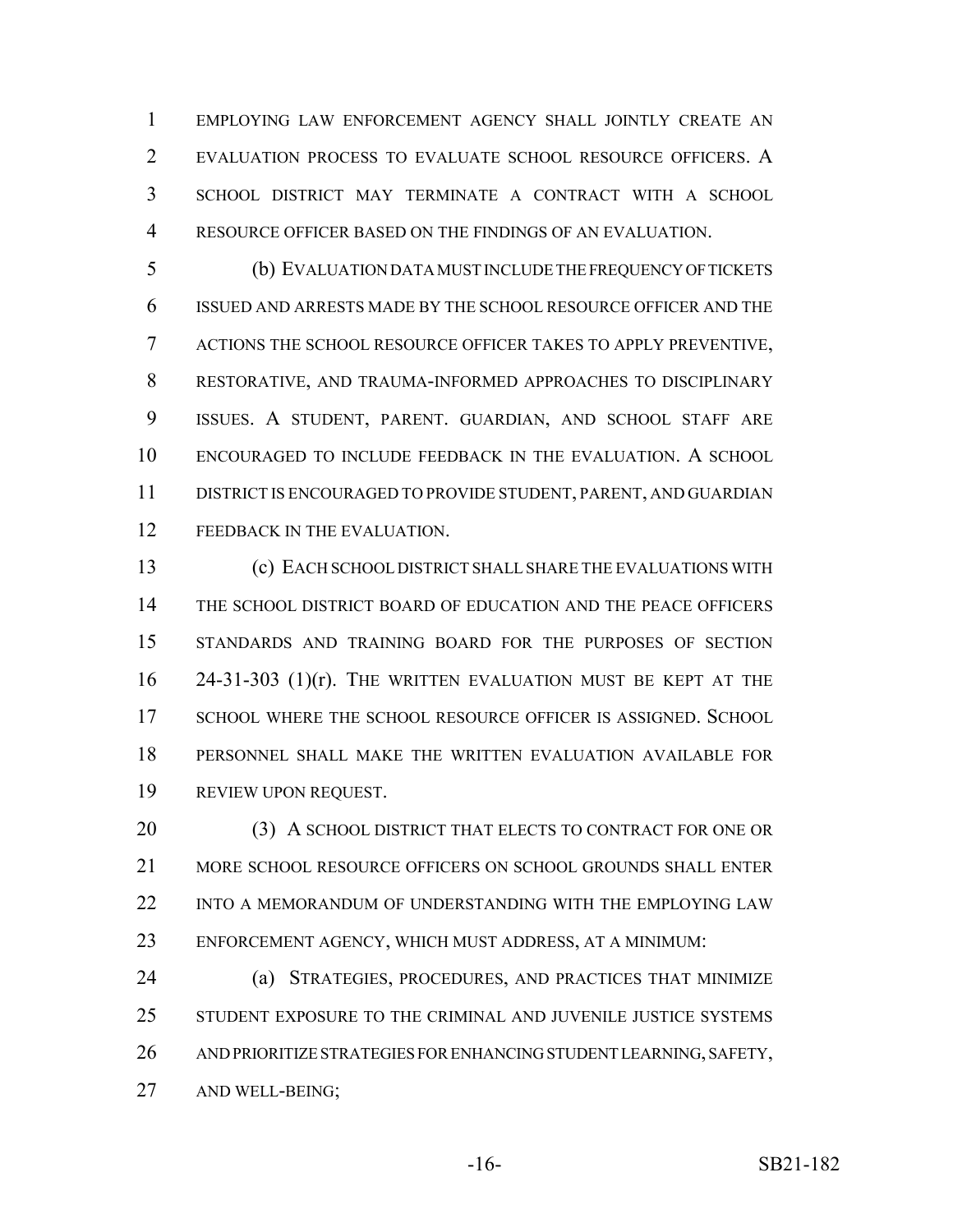(b) PROCEDURES AND PRACTICES THAT ESTABLISH A SUSTAINABLE AND SUCCESSFUL BALANCE BETWEEN EDUCATION AND PROTECTING STUDENTS, TEACHERS, AND THE SCHOOL; AND

 (c) LIMITATIONS ON STUDENT REFERRALS TO LAW ENFORCEMENT, ARRESTS, TICKETS, SUMMONS, AND OTHER NOTICES TO APPEAR IN COURT 6 OR AT A POLICE STATION PURSUANT TO SECTION 22-32-146 (2.5).

 **SECTION 8.** In Colorado Revised Statutes, 22-33-105, **amend** (3)(d)(III) and (4); and **add** (2.7) as follows:

 **22-33-105. Suspension, expulsion, and denial of admission.** (2.7) THE STATE BOARD SHALL ANNUALLY REVIEW DATA CONCERNING THE NUMBER OF STUDENTS WHO ARE SUSPENDED OR EXPELLED PURSUANT TO THIS SECTION AND, IF AVAILABLE, THE REASONS FOR THE SUSPENSIONS AND EXPULSIONS.

(3) (d) The suspending authority shall:

 (III) Provide an opportunity for a pupil to make up school work 16 during the period of suspension for full  $\sigma$  partial academic credit. to the 17 extent possible. The intent of this provision is to provide an opportunity for the pupil to reintegrate into the educational program of the district and to help prevent the pupil from dropping out of school because of an inability to reintegrate into the educational program following the period 21 of suspension. The school district should take this intent into 22 consideration when determining the amount of credit a student will 23 receive for this makeup work.

24 (4) The board of education of each district shall establish  $\frac{a}{\text{as an}}$ 25 alternative to suspension, a policy that allows the pupil to remain in 26 school, by encouraging the parent, guardian, or legal custodian, with the 27 consent of the pupil's teacher or teachers, to attend class with the pupil for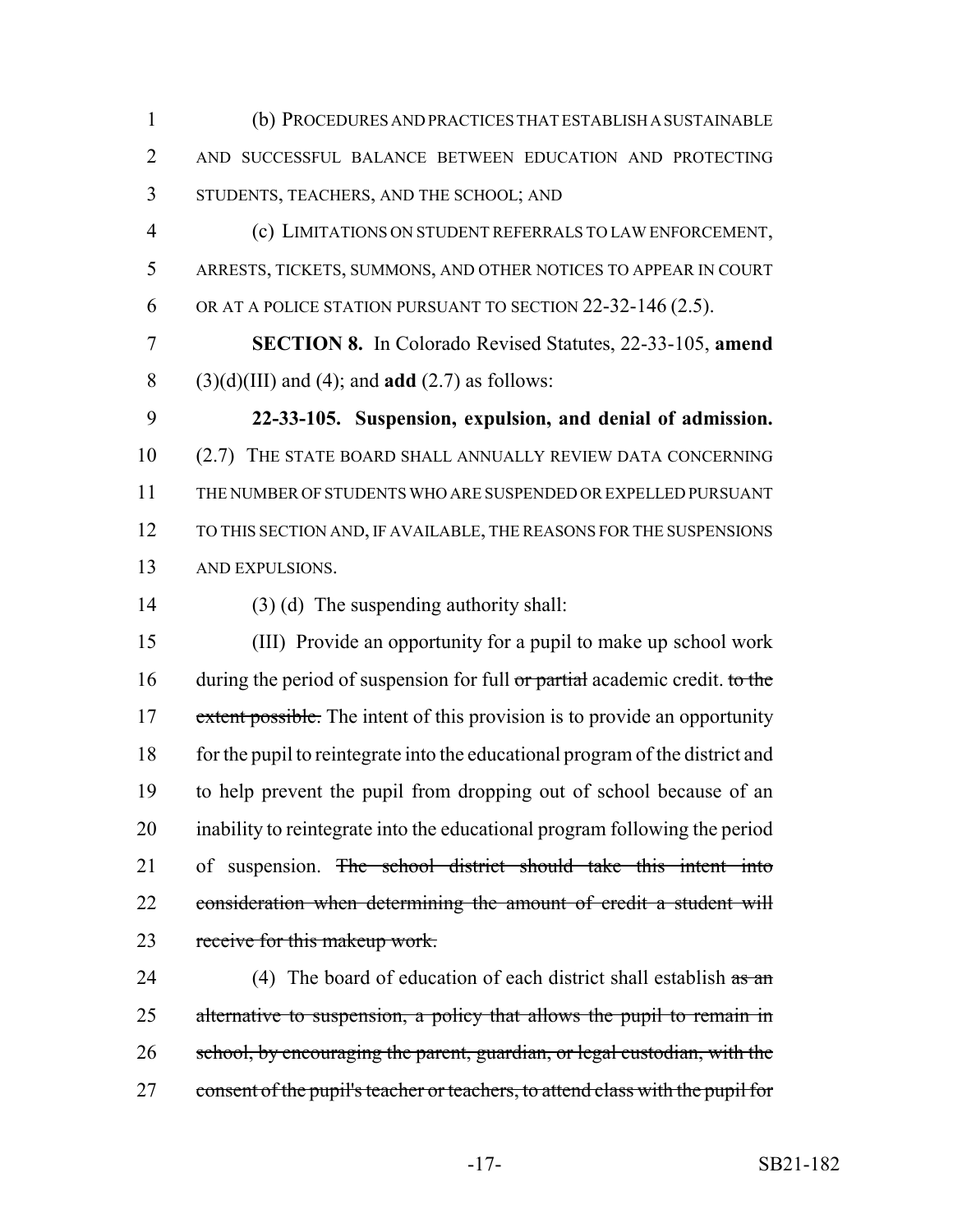1 a period of time specified by the suspending authority. If the parent, guardian, or legal custodian does not agree to attend class with the pupil or fails to attend class with the pupil, the pupil shall be suspended in accordance with the conduct and discipline code of the district. ALTERNATIVES TO SUSPENSION THAT SUPPORT STUDENT LEARNING AND POSITIVE SCHOOL CLIMATES AND USE PREVENTIVE, RESTORATIVE, AND TRAUMA-INFORMED APPROACHES TO DISCIPLINARY ISSUES.ALTERNATIVES TO SUSPENSION MUST BE USED INSTEAD OF EXCLUSIONARY MEASURES EXCEPT WHEN THE ALTERNATIVE MEASURES ARE INSUFFICIENT TO 10 PROTECT THE SAFETY OF THE SCHOOL COMMUNITY.

 **SECTION 9.** In Colorado Revised Statutes, 22-33-106, **repeal** 12 (1.2); and **add**  $(1)(c.5)(V)$  as follows:

 **22-33-106. Grounds for suspension, expulsion, and denial of admission.** (1) The following may be grounds for suspension or expulsion of a child from a public school during a school year:

 (c.5) (V) A STUDENT MAY NOT BE DECLARED A HABITUALLY DISRUPTIVE STUDENT UNLESS THE SCHOOL DISTRICT DEMONSTRATES THAT IT HAS TAKEN STEPS TO ADDRESS THE STUDENT'S BEHAVIOR BY IMPLEMENTING A BEHAVIORAL MANAGEMENT PLAN FOR THE STUDENT.

20 (1.2) Each school district is encouraged to consider each of the 21 following factors before suspending or expelling a student pursuant to a 22 provision of subsection (1) of this section:

- 23 (a) The age of the student;
- 24 (b) The disciplinary history of the student;
- 25 (c) Whether the student has a disability;
- 26 (d) The seriousness of the violation committed by the student;
- (e) Whether the violation committed by the student threatened the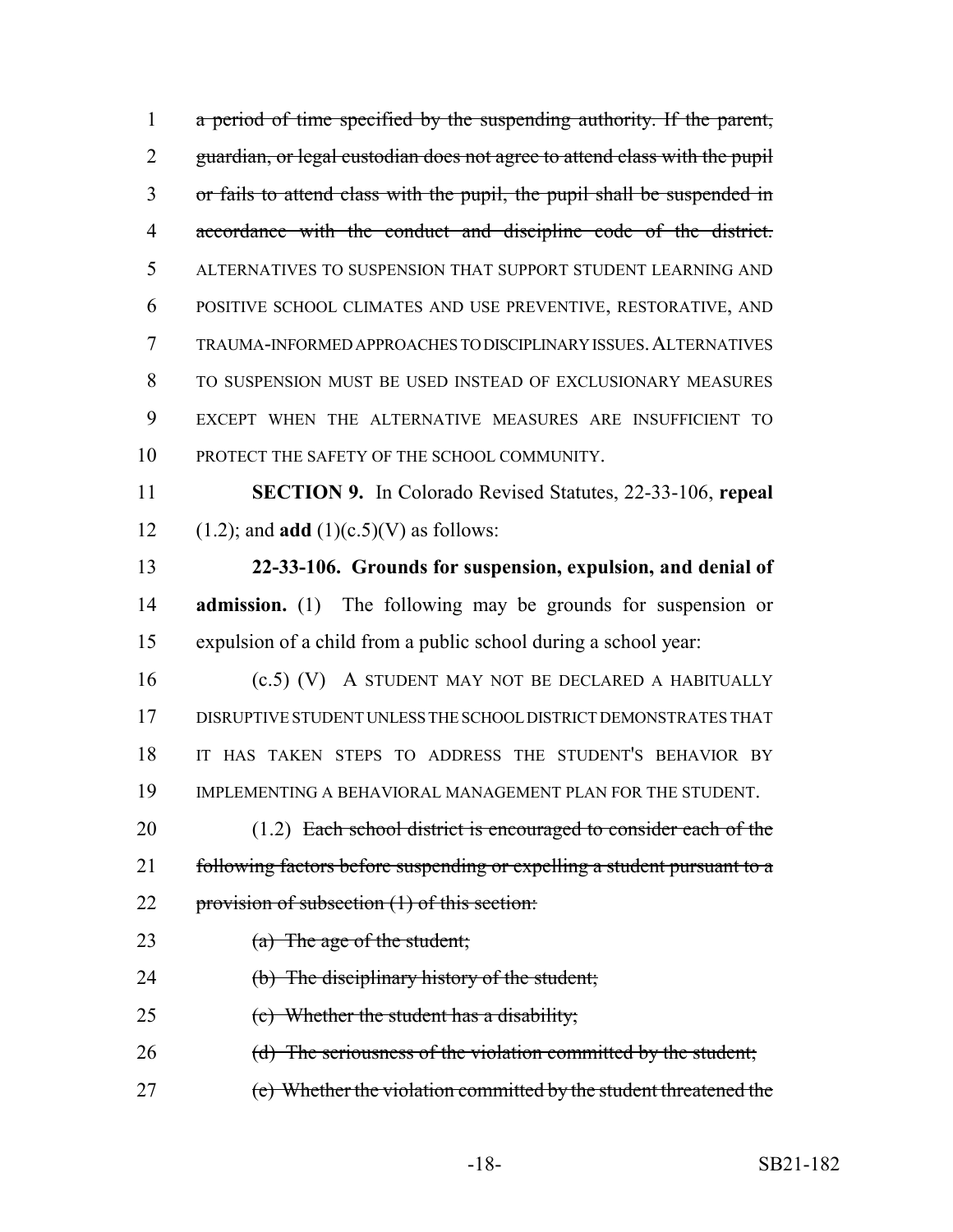1 safety of any student or staff member; and (f) Whether a lesser intervention would properly address the violation committed by the student. **SECTION 10.** In Colorado Revised Statutes, **amend** 22-33-201.5 as follows: **22-33-201.5. Definitions.** For purposes of AS USED IN this part 2, unless the context otherwise requires: (1) "CHRONIC ABSENTEEISM" MEANS A STUDENT IS ABSENT FOR ANY REASON, EXCUSED OR UNEXCUSED, TEN PERCENT OR MORE OF THE DAYS FOR WHICH THE STUDENT IS ENROLLED IN A PUBLIC SCHOOL DURING 11 THE SCHOOL YEAR.  $(\text{H})(2)$  "Educational services" means any of the following types 13 of services to provide instruction in the academic areas of reading, 14 writing, mathematics, science, and social studies TO MEET STATE ACADEMIC STANDARDS, REDUCE COURSE FAILURE, AND INCREASE POSTSECONDARY AND WORKFORCE READINESS: (a) Tutoring services, COURSE REMEDIATION, CREDIT RECOVERY, 18 AND SUPPLEMENTAL EDUCATION SERVICES: (b) Alternative educational programs; AND (c) Career and technical education programs, WORK-BASED LEARNING OPPORTUNITIES, AND CONCURRENT ENROLLMENT.  $(2)$  (3) "Facility school" means an approved facility school as defined in section 22-2-402 (1). **SECTION 11.** In Colorado Revised Statutes, **amend** 22-33-202 as follows: **22-33-202. Identification of at-risk students - attendance issues - disproportionate discipline practices.** (1) Each school district shall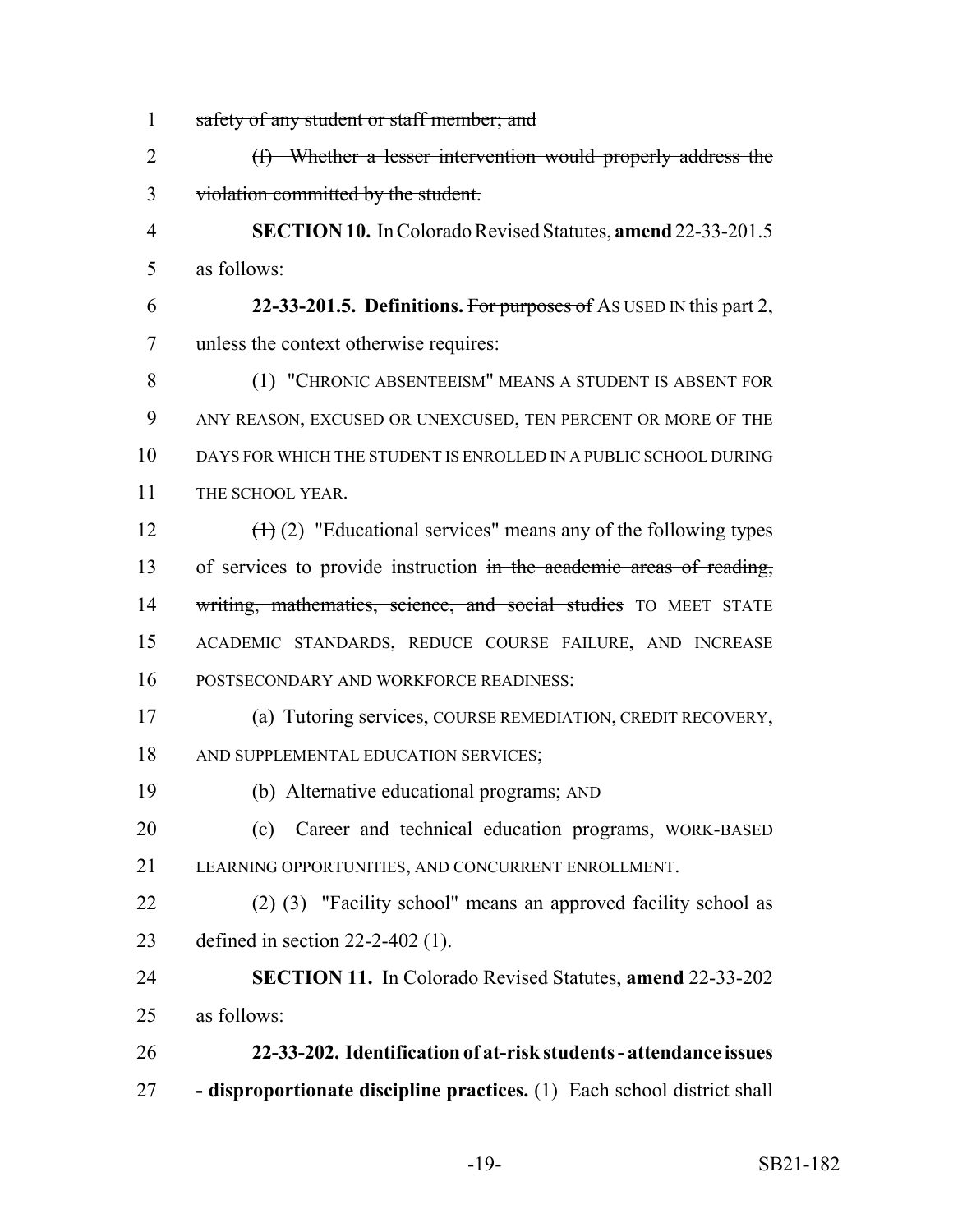1 adopt policies to identify students who are at risk of suspension or 2 expulsion from school. Students identified may include those who are 3 truant, who have been or are likely to be declared habitually truant, or 4 who are likely to be declared habitually disruptive. DROPPING OUT OF 5 SCHOOL DUE TO CHRONIC ABSENTEEISM AND DISCIPLINARY ACTIONS, 6 INCLUDING CLASSROOM REMOVAL, SUSPENSION, AND EXPULSION. The 7 school district shall provide students who are identified as at risk of 8 suspension or expulsion DROPPING OUT OF SCHOOL DUE TO CHRONIC 9 ABSENTEEISM AND DISCIPLINARY ACTIONS with a plan to provide the 10 necessary support services to help them avoid expulsion REMAIN IN 11 SCHOOL. The school district shall work with the student's parent or 12 guardian in providing the services and may provide the services through 13 agreements with appropriate local governmental agencies, appropriate 14 state agencies, community-based organizations, and institutions of higher 15 education entered into pursuant to section 22-33-204. The failure of the 16 school district to identify a student for participation in an 17 expulsion-prevention program or the failure of such program to remediate 18 a student's behavior shall not be grounds to prevent school personnel from 19 proceeding with appropriate disciplinary measures or used in any way as 20 a defense in an expulsion proceeding.

21 (2) Each school district may provide ATTENDANCE SUPPORTS, 22 BEHAVIOR INTERVENTION, AND educational services to students who are 23 identified as at risk of suspension or expulsion from school DROPPING OUT 24 OF SCHOOL DUE TO CHRONIC ABSENTEEISM OR DISCIPLINARY ACTIONS, 25 INCLUDING CLASSROOM REMOVAL, SUSPENSION, AND EXPULSION. Any 26 school district that provides educational services to students who are at 27 risk of suspension or expulsion DROPPING OUT OF SCHOOL DUE TO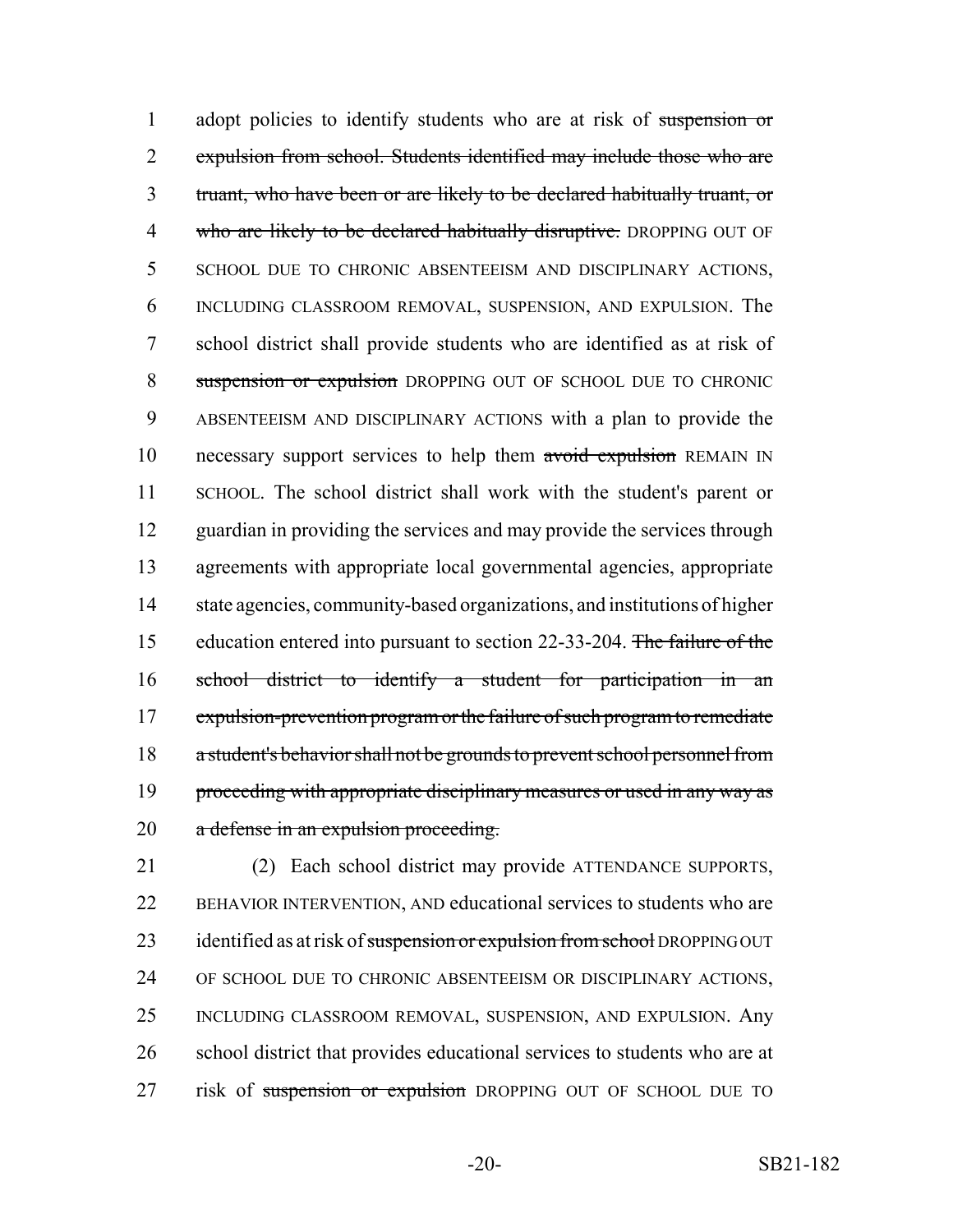CHRONIC ABSENTEEISM OR DISCIPLINARY ACTIONS may apply for moneys MONEY through the expelled and at-risk student services grant program established in section 22-33-205 to assist in providing such educational services AND BEHAVIOR INTERVENTION SUPPORTS FOR AT-RISK STUDENTS. **SECTION 12.** In Colorado Revised Statutes, 22-33-203, **amend**

(2) and (4) as follows:

 **22-33-203. Educational alternatives for expelled students.** 8 (2) (a) Except as otherwise provided in paragraph (b) of this subsection  $(2)$  SUBSECTION  $(2)(b)$  OF THIS SECTION, upon request of a student or the student's parent or guardian, the school district shall provide, for any student who is expelled from the school district, any educational services that are deemed appropriate for the student by the school district. The educational services provided must be designed to enable the student to return to the school in which he or she was enrolled prior to expulsion, to successfully complete the high school equivalency examination, or to 16 enroll in a nonpublic nonparochial school or in an alternative school, 17 including but not limited to a charter school. or a pilot school established 18 pursuant to article 38 of this title. The expelling school district shall determine the amount of credit the student must receive toward graduation for the educational services provided pursuant to this section.

 (b) The educational services provided pursuant to this section are designed to provide a second chance for the student to succeed in achieving an education. While receiving educational services, a student may be suspended or expelled pursuant to the conduct and discipline code of the school district providing the educational services and the 26 provisions of part 1 of this article ARTICLE 33. Except as required by federal law, the expelling school district is not required to provide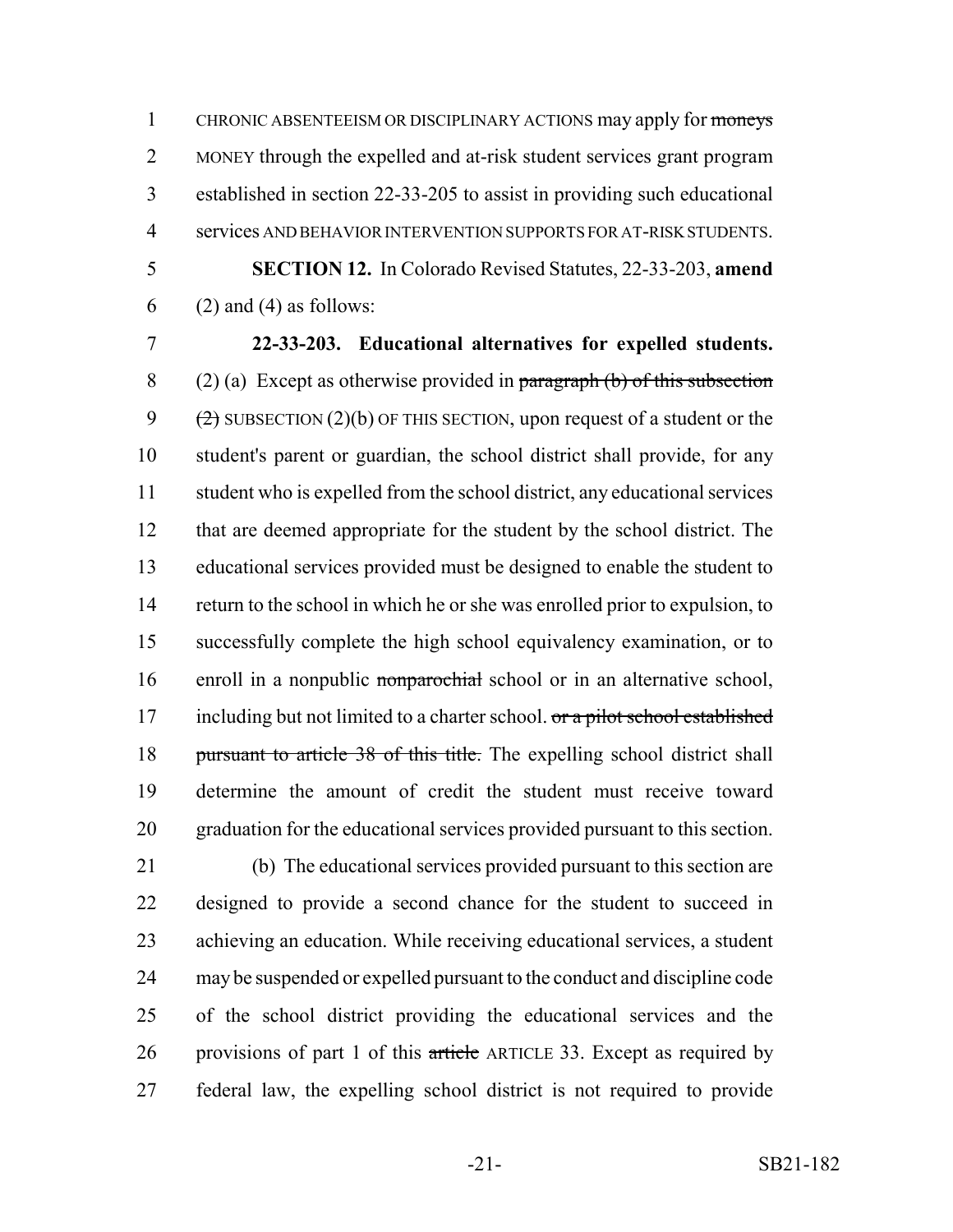educational services to any student who is suspended or expelled while receiving educational services pursuant to this section until the period of the suspension or expulsion is completed.

 (c) (I) Educational services provided pursuant to this section shall be provided by the expelling school district; except that the expelling school district may provide educational services either directly or in cooperation with one or more other school districts, boards of cooperative services, charter schools, OR nonpublic nonparochial schools or pilot 9 schools established pursuant to article 38 of this title under contract with the expelling school district. Any program of educational services 11 provided by a nonpublic nonparochial school shall be IS subject to approval by the state board of education pursuant to section 22-2-107.

 (II) Educational services may be provided by the school district through agreements entered into pursuant to section 22-33-204. The expelling school district need not provide the educational services on school district property. Any expelled student receiving educational services shall be included in the expelling school district's pupil enrollment as defined in section 22-54-103 (10).

 (d) If an expelled student is receiving educational services delivered by a school district other than the expelling school district, by a charter school in a school district other than the expelling school district, by a board of cooperative services, OR by a nonpublic 23 nonparochial school, or by a pilot school pursuant to an agreement 24 entered into pursuant to subparagraph (I) of paragraph (c) of this subsection  $(2)$  the expelling school district shall transfer ninety-five percent of the district per-pupil revenues, as defined in section 27 22-30.5-112  $(2)(a.5)(II)$  to the school district, charter school, nonpublic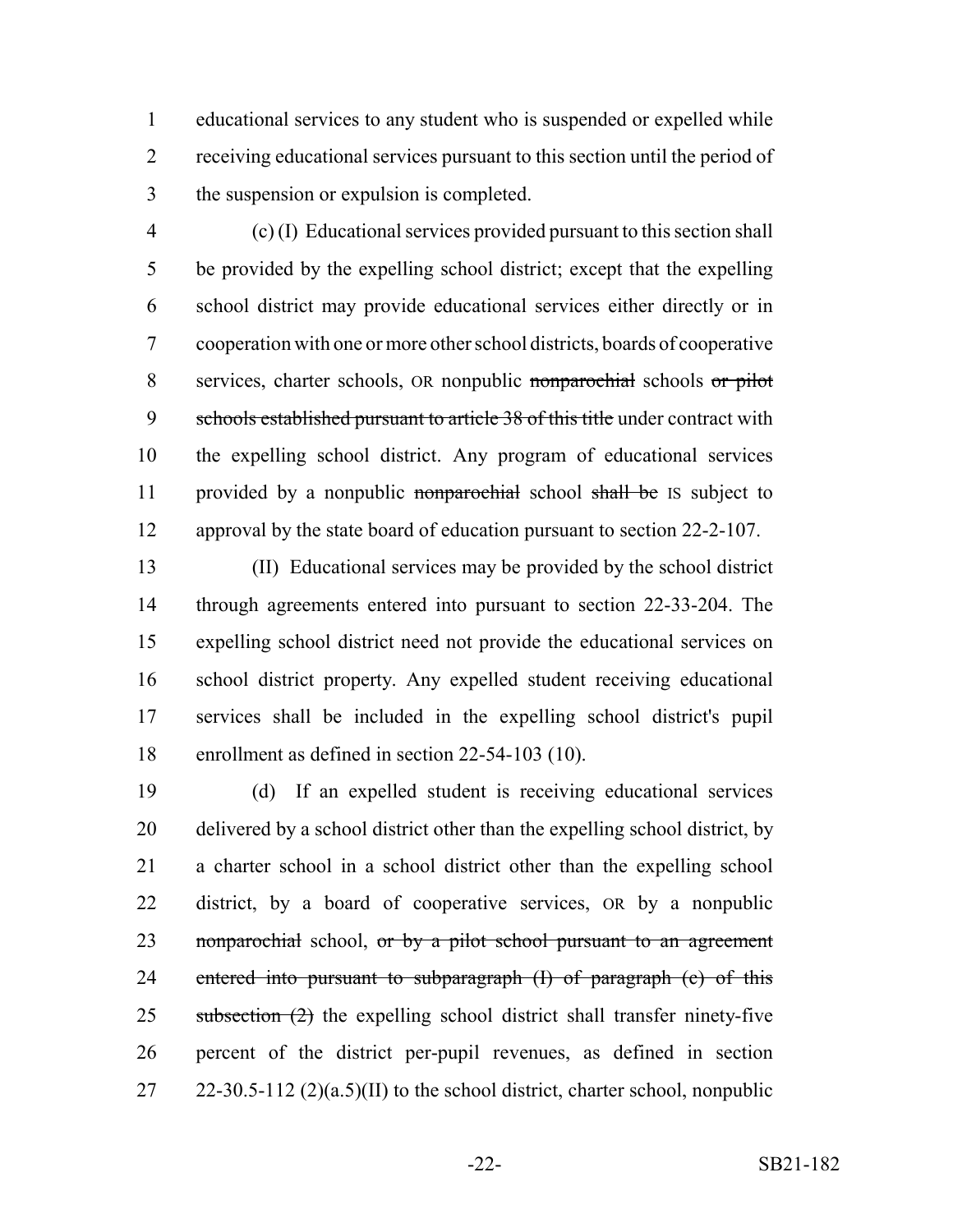1 nonparochial school, OR board of cooperative services or pilot school that is providing educational services, reduced in proportion to the amount of time remaining in the school year at the time the student begins receiving educational services.

 (e) Any school district, charter school, nonpublic nonparochial 6 school, OR board of cooperative services  $\sigma r$  pilot school that is providing educational services to expelled students pursuant to this subsection (2) 8 may apply for moneys MONEY through the expelled student services grant program established in section 22-33-205 to assist in providing educational services.

 (4) In addition to the educational services required under this 12 section, a student who is at risk of suspension or expulsion OF DROPPING OUT OF SCHOOL DUE TO CHRONIC ABSENTEEISM OR DISCIPLINARY ACTIONS or has been suspended or expelled, or the student's parent or guardian, may request any of the services provided by the school district through an agreement entered into pursuant to section 22-33-204, and the school district may provide such services.

 **SECTION 13.** In Colorado Revised Statutes, 22-33-204, **amend** (1) and (3); and **add** (1.5) as follows:

 **22-33-204. Services for at-risk students - agreements with state agencies and community organizations.** (1) Each school district, regardless of the number of students expelled by the district, may enter into agreements with appropriate local governmental agencies and, to the extent necessary, with the managing state agencies, including the department of human services and the department of public health and environment; with community-based nonprofit and faith-based 27 organizations; with nonpublic nonparochial schools; with the department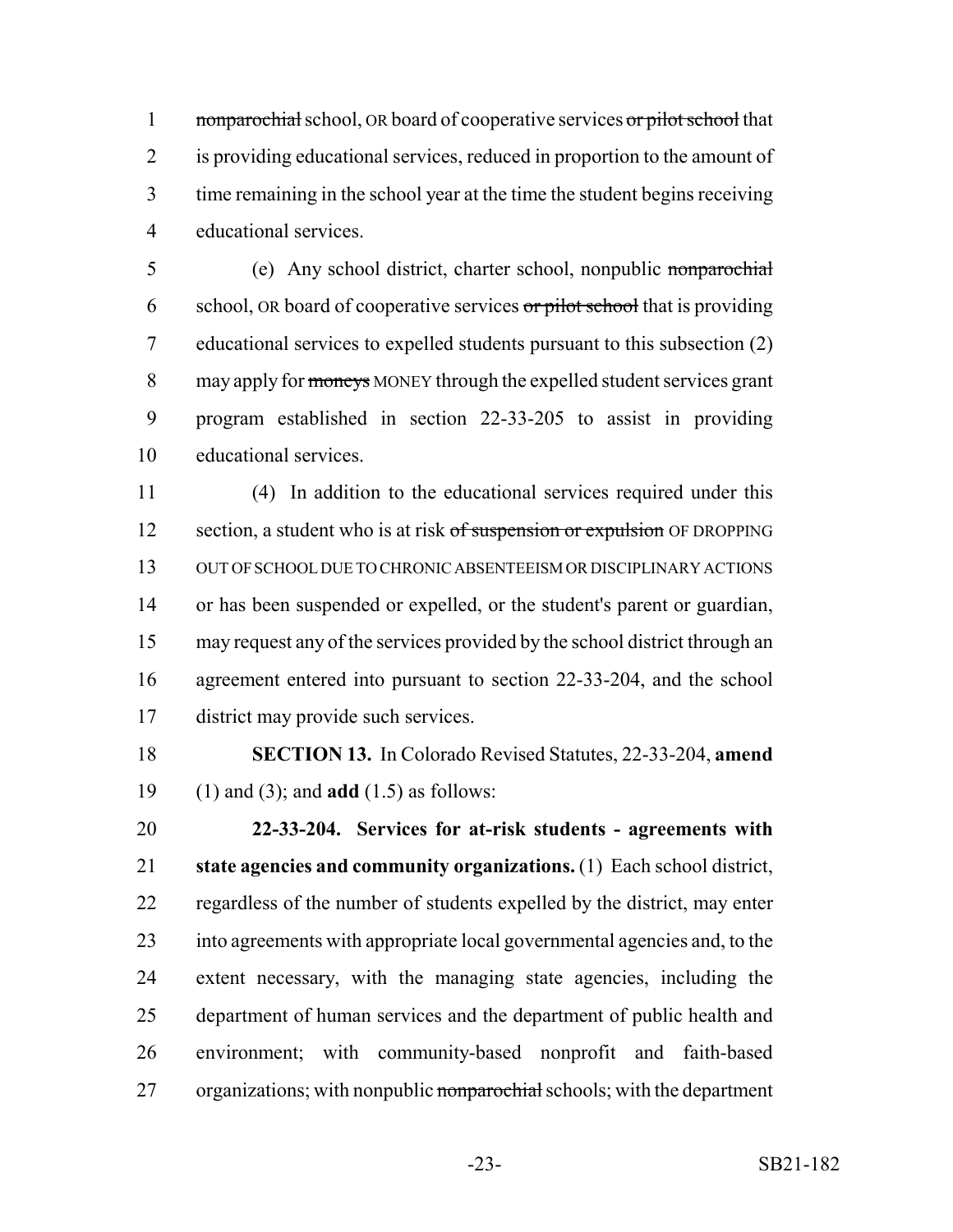of military and veterans affairs and with public and private institutions of higher education to work with the student's parent or guardian to provide services to any student, or the student's family, who is identified as being 4 at risk of suspension or expulsion or who has been suspended or expelled OF DROPPING OUT OF SCHOOL DUE TO CHRONIC ABSENTEEISM OR DISCIPLINARY ACTIONS. Any services provided pursuant to an agreement 7 with a nonpublic nonparochial school are subject to approval by the state board of education pursuant to section 22-2-107. Services provided through such agreements may include, but are not limited to:

 (a) ATTENDANCE SUPPORTS, BEHAVIOR INTERVENTIONS, AND 11 educational services required to be provided under PURSUANT TO section  $22-33-203$  (2) and any educational services provided to  $at\text{-risk students}$ 13 identified STUDENTS WHO ARE IDENTIFIED AS AT RISK OF DROPPING OUT OF SCHOOL DUE TO CHRONIC ABSENTEEISM OR DISCIPLINARY ACTIONS pursuant to section 22-33-202;

- (b) Counseling services;
- (c) Substance use disorder treatment programs;
- (d) Family preservation services; AND
- 19 (e) and (f) (Deleted by amendment, L. , p.  $570$ ,  $\frac{8}{3}$ , effective 20 April 30, 1998.)
- (e) RESTORATIVE JUSTICE PRACTICES, AS DEFINED IN SECTION 22-32-144.
- 23 (1.5) EACH SCHOOL DISTRICT, REGARDLESS OF THE NUMBER OF 24 STUDENTS EXPELLED BY THE DISTRICT, MAY ENTER INTO AGREEMENTS WITH APPROPRIATE LOCAL GOVERNMENT AGENCIES AND, TO THE EXTENT NECESSARY, WITH THE MANAGING STATE AGENCIES AS DESCRIBED IN 27 SUBSECTION (1) OF THIS SECTION TO PROVIDE SERVICES TO EMPLOYEES TO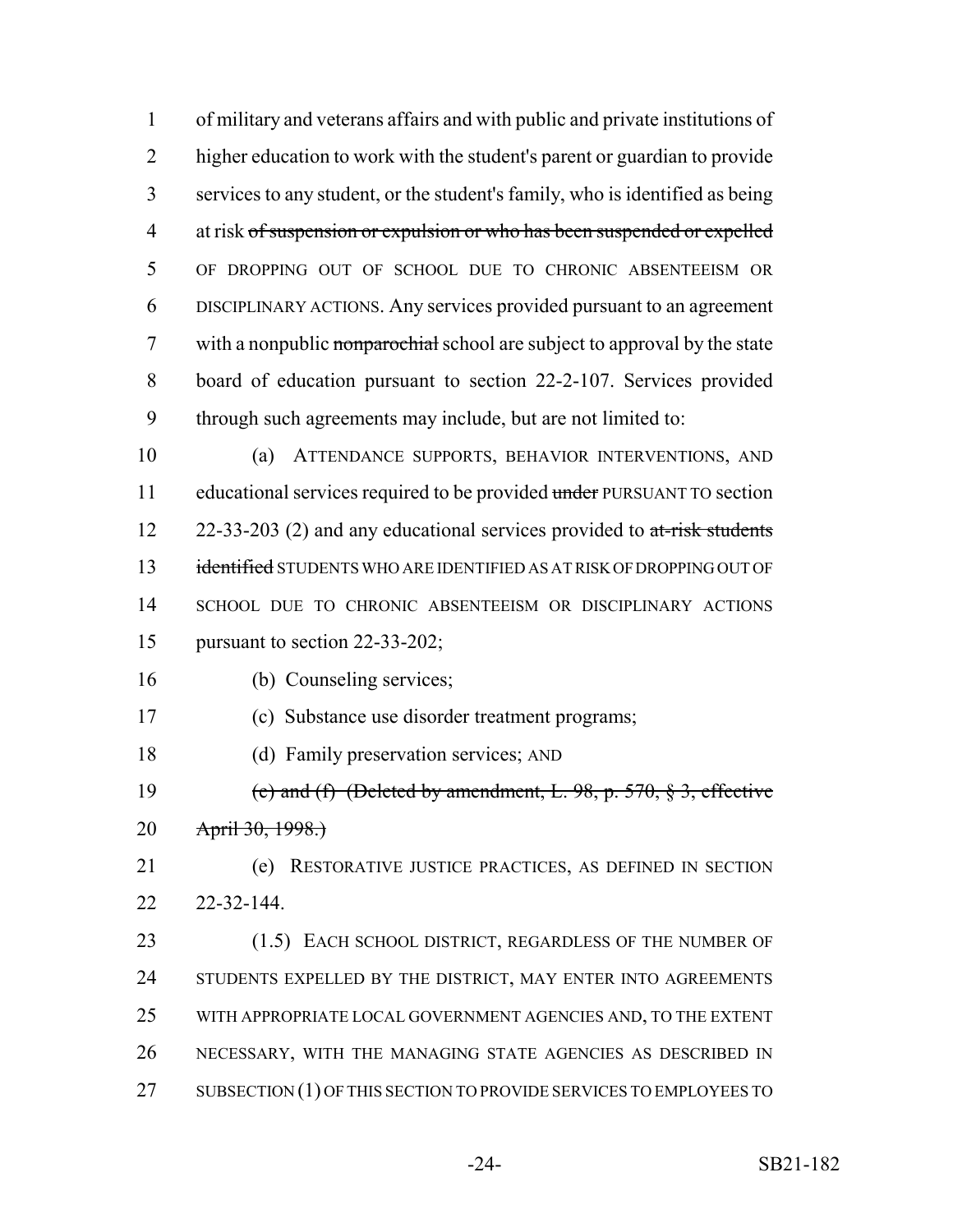SUPPORT STUDENTS WHO ARE IDENTIFIED AS AT RISK OF DROPPING OUT OF SCHOOL DUE TO CHRONIC ABSENTEEISM OR DISCIPLINARY ACTIONS. SERVICES PROVIDED THROUGH SUCH AGREEMENTS MAY INCLUDE, BUT ARE NOT LIMITED TO:

 (a) ATTENDANCE, DISCIPLINE, AND GRADING POLICIES AND PRACTICE REVIEW;

 (b) TRAINING IN BEHAVIOR INTERVENTIONS AND CLASSROOM MANAGEMENT; AND

 (c) EQUITY, DIVERSITY, AND INCLUSION TRAINING, INCLUDING ANTI-BIAS TRAINING.

 (3) Each school district shall use a portion of its per-pupil revenues to provide services under agreements entered into pursuant to 13 this section for each student who is at risk of suspension or expulsion or 14 who is suspended or expelled FOR STUDENTS AT RISK OF DROPPING OUT OF SCHOOL DUE TO CHRONIC ABSENTEEISM OR DISCIPLINARY ACTION TO IMPLEMENT ALTERNATIVES TO SUSPENSION SYSTEMS AND SUPPORTS, INCLUDING RESTORATIVE JUSTICE PROGRAMS AS DESCRIBED IN 18 SUBSECTION (1) OF THIS SECTION. In addition, the school district may use 19 federal moneys, moneys MONEY, MONEY received from any other state 20 appropriation, and moneys MONEY received from any other public or private grant to provide said services.

 **SECTION 14.** In Colorado Revised Statutes, 22-33-205, **amend** (1), (2), and (3); and **add** (5) as follows:

 **22-33-205. Services for expelled and at-risk students - grants - criteria.** (1) (a) There is hereby established in the department of education the expelled and at-risk student services grant program, referred 27 to in this section as the "program". The program shall provide PROVIDES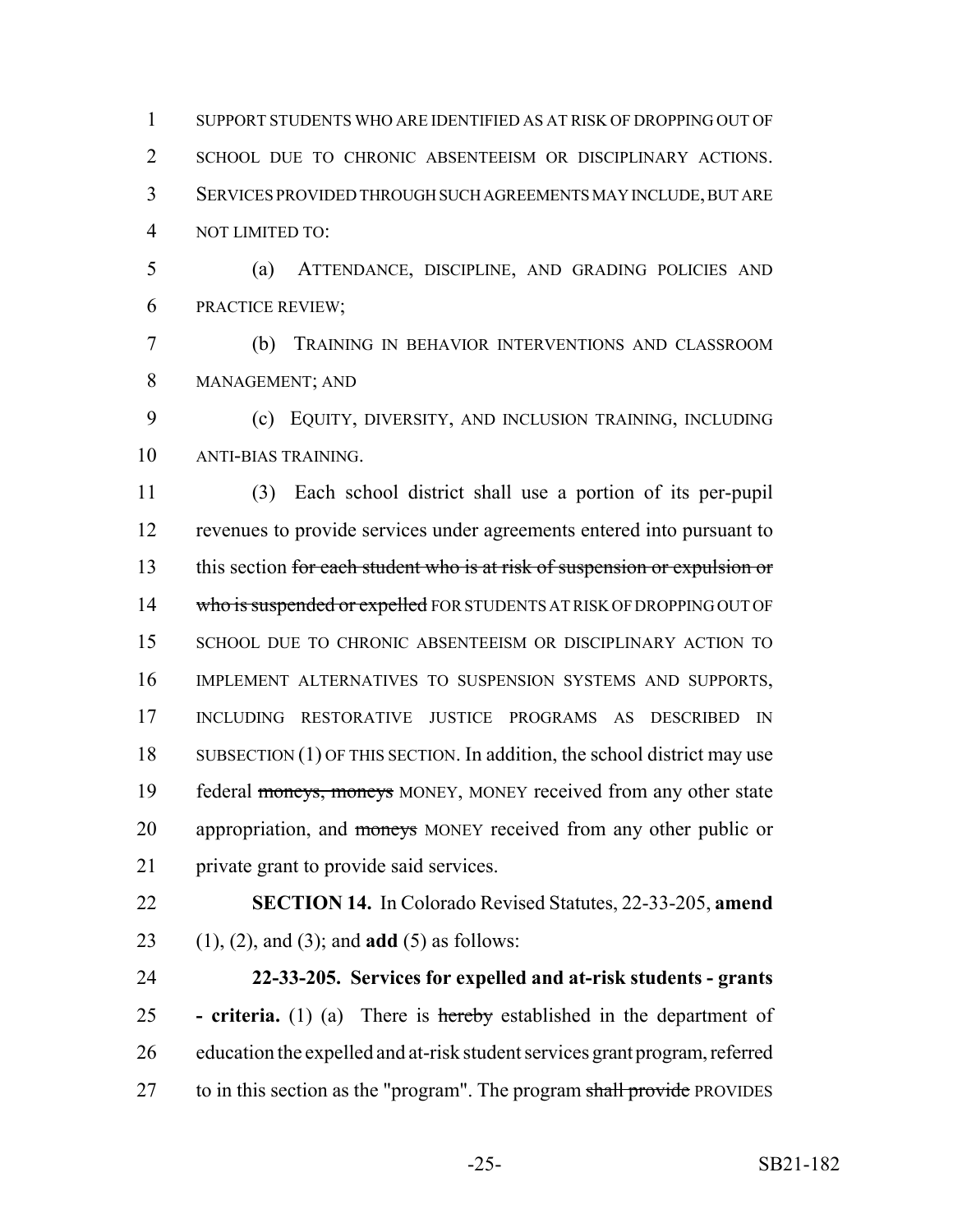1 grants to school districts, to charter schools, to alternative schools within 2 school districts, to nonpublic nonparochial schools, to boards of 3 cooperative services, AND to facility schools and to pilot schools 4 established pursuant to article 38 of this title to assist them in providing 5 educational services, and other services provided pursuant to section  $6\quad 22-33-204$ ; to expelled students pursuant to section 22-33-203 (2); to 7 students at risk of expulsion STUDENTS WHO ARE IDENTIFIED AS AT RISK 8 OF DROPPING OUT OF SCHOOL DUE TO CHRONIC ABSENTEEISM OR 9 DISCIPLINARY ACTION as identified pursuant to section 22-33-202 (1); and 10 to truant students PURSUANT TO SECTIONS 22-33-107 (3) AND 22-33-108 11 (5). NONPUBLIC SCHOOLS MAY APPLY FOR A GRANT PURSUANT TO THIS 12 SECTION ONLY TO FUND EDUCATIONAL SERVICES THAT HAVE BEEN 13 APPROVED BY THE STATE BOARD PURSUANT TO SECTION 22-2-107.

14 (b) In addition to school districts, charter schools, alternative 15 schools within school districts, nonpublic, nonparochial schools, boards 16 of cooperative services, facility schools, and pilot schools, the department 17 of military and veterans affairs may apply for a grant pursuant to the 18 provisions of this section to assist the department with a program to 19 provide educational services to expelled students; except that nonpublic, 20 nonparochial schools may only apply for a grant pursuant to the 21 provisions of this section to fund educational services that have been 22 approved by the state board pursuant to section 22-2-107. The department 23 shall follow application procedures established by the department of 24 education pursuant to subsection (2) of this section. The department of 25 education shall determine whether to award a grant to the department of 26 military and veterans affairs and the amount of the grant.

27 (c) Grants awarded pursuant to this section shall be paid for out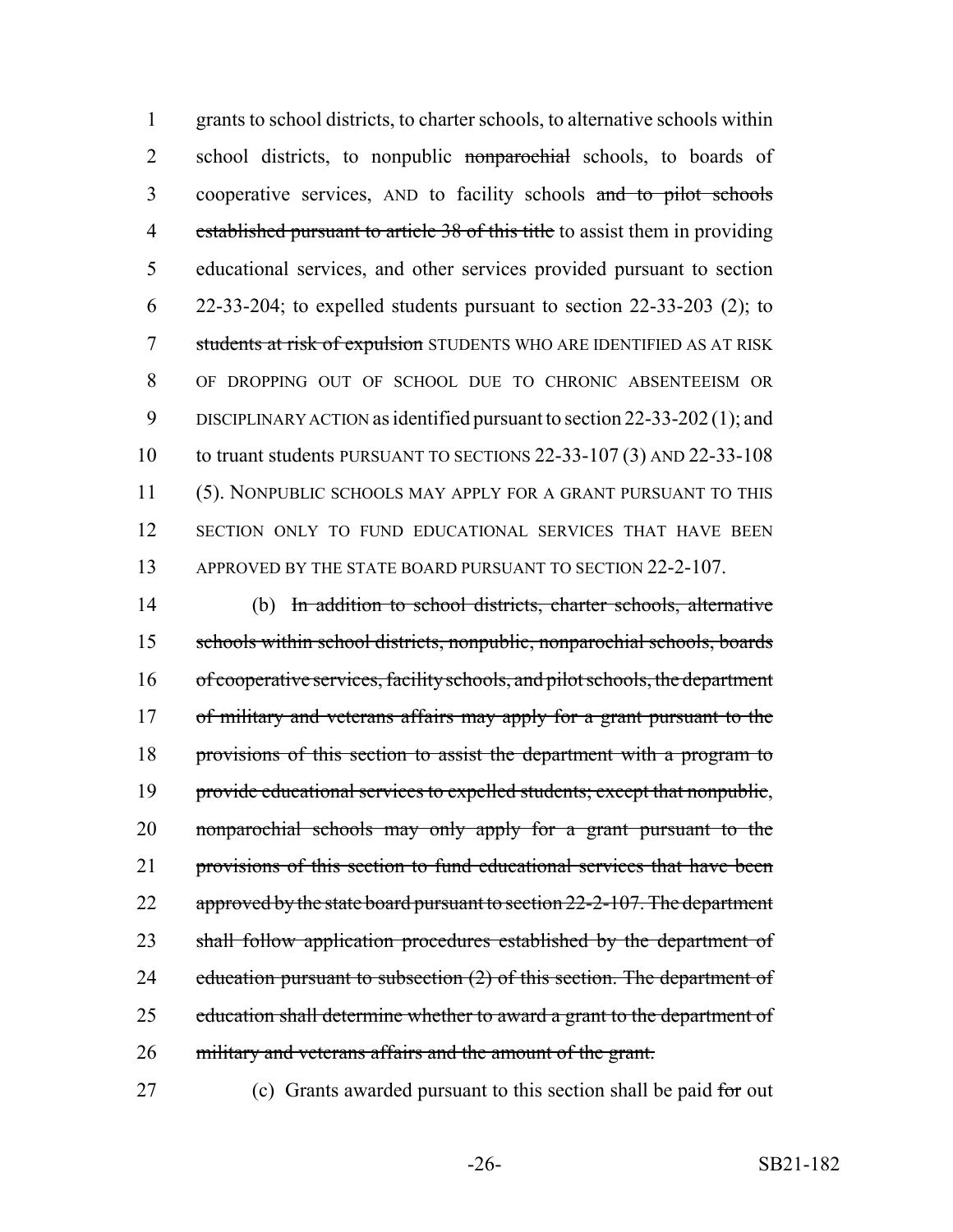1 of any moneys MONEY appropriated to the department of education for implementation of the program.

 (2) (a) The state board by rule shall establish application procedures by which a school district, a charter school, an alternative 5 school within a school district, a nonpublic nonparochial school, a board 6 of cooperative services,  $OR$  a facility school  $or$  a pilot school may annually apply for a grant under the program. At a minimum, the 8 application shall MUST include a plan for provision of educational services, including the type of educational services to be provided, the 10 estimated cost of providing such educational services, PROVIDING ATTENDANCE AND BEHAVIOR INTERVENTIONS AND EQUITY, DIVERSITY, AND INCLUSION TRAINING; A PLAN TO ADDRESS DISPROPORTIONATE DISCIPLINARY PRACTICES, CHRONIC ABSENTEEISM, AND EDUCATIONAL SERVICES; and the criteria that will be used to evaluate the effectiveness of the educational services provided.

16 (b) The state board shall determine which of the applicants shall receive grants and the amount of each grant. In awarding grants, the state board shall consider the following criteria:

 (I) The costs incurred by the applicant in providing educational services to expelled or at-risk students pursuant to the provisions of this part 2 during the school year preceding the school year for which the grant is requested;

 (II) (Deleted by amendment, L. 98, p. 570, § 4, effective April 30, 1998.)

25 (III) The number of expelled, at-risk, or truant CHRONICALLY ABSENT students who are receiving ATTENDANCE AND BEHAVIOR INTERVENTIONS AND educational services through the applicant under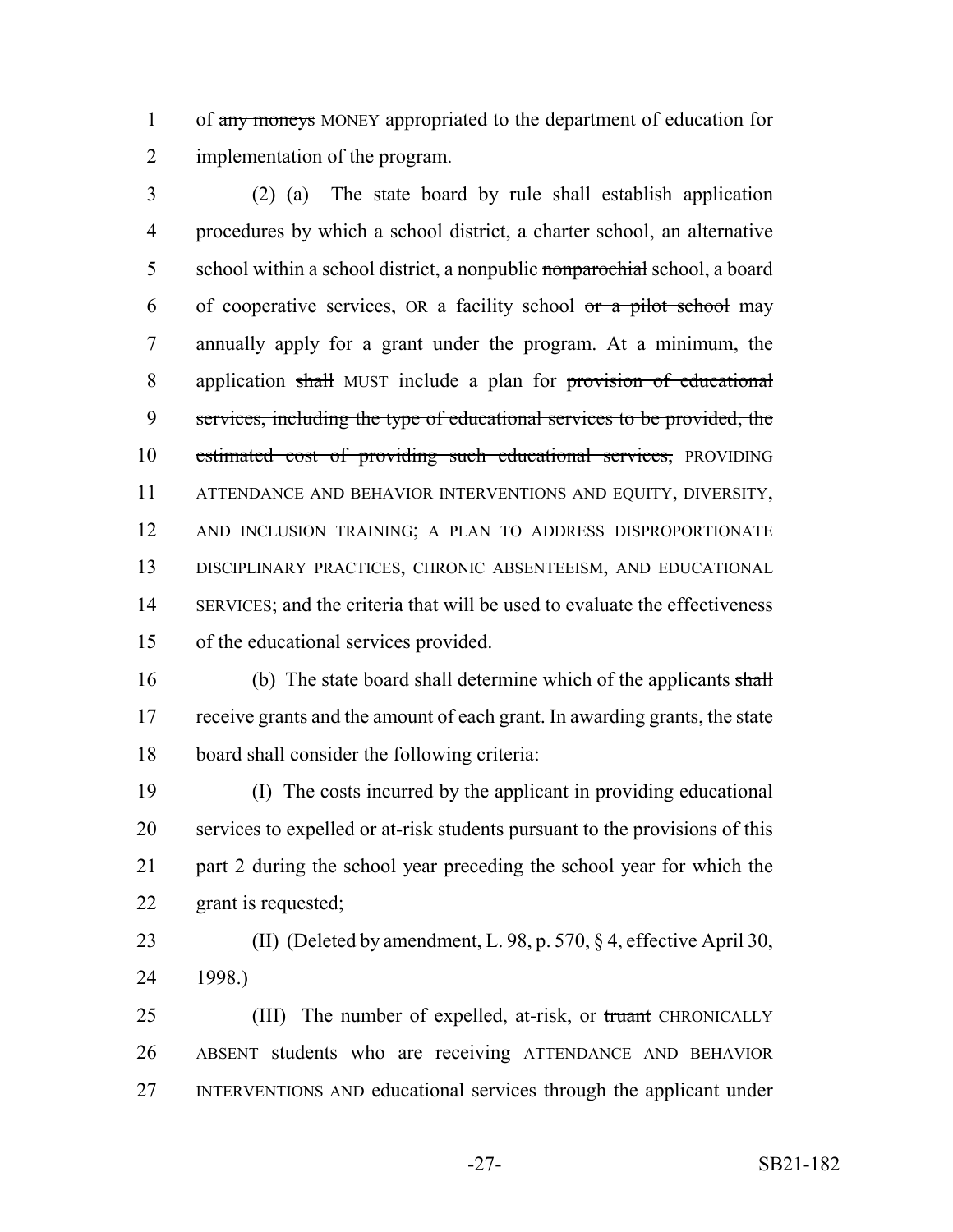agreements entered into pursuant to the provisions of this part 2 during 2 the school year preceding the year for which the grant is requested;

 (IV) The quality of THE ATTENDANCE AND BEHAVIOR INTERVENTIONS AND educational services to be provided by the applicant under the plan, AS INDICATED BY THE REDUCTION IN COURSE FAILURES, INCREASE IN GRADE POINT AVERAGES, AND ACCRUAL OF CREDITS AT THE HIGH-SCHOOL LEVEL ACHIEVED BY STUDENTS WHO PREVIOUSLY RECEIVED 8 THE INTERVENTIONS AND SERVICES:

 (V) The cost-effectiveness of the ATTENDANCE AND BEHAVIOR INTERVENTIONS AND educational services to be provided under the plan; 11 (VI) The amount of funding received by the applicant in relation 12 to the cost of the educational services provided under the plan THE COST-EFFECTIVENESS AND QUALITY OF THE SERVICES DESCRIBED IN 14 SECTION 22-33-204 (1.5) TO BE PROVIDED BY THE APPLICANT UNDER THE PLAN TO EMPLOYEES WHO SUPPORT STUDENTS AT RISK OF DROPPING OUT 16 OF SCHOOL DUE TO CHRONIC ABSENTEEISM OR DISCIPLINARY ACTION; and

 (VII) If the applicant is seeking to renew a grant or has been awarded a grant pursuant to this section in the previous five years, the demonstrated effectiveness of the ATTENDANCE AND BEHAVIOR INTERVENTIONS AND educational services funded by the previous grant.

21 (3) The state board shall annually award at least forty-five percent 22 of any moneys appropriated for the program to applicants that provide educational services to students from more than one school district and at least one-half of any increase in the appropriation for the program for the 2009-10 fiscal year to applicants that provide services and supports 26 that are designed to reduce the number of truancy cases requiring court involvement and that also reflect the best interests of students and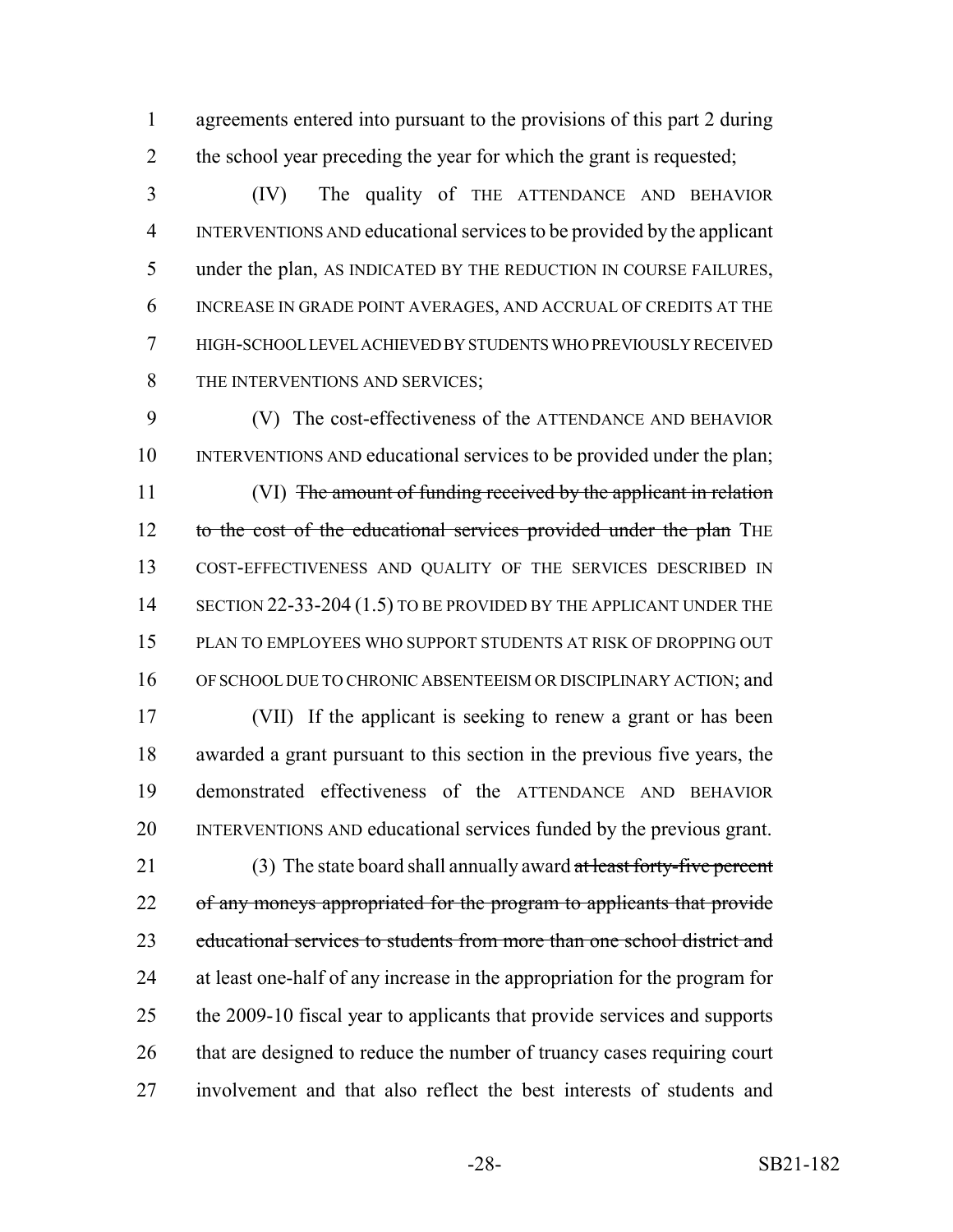families. The services and supports shall include, but need not be limited to, alternatives to guardian ad litem representation in truancy proceedings.

 (5) THE STATE BOARD SHALL ANNUALLY AWARD AT LEAST FIFTY PERCENT OF ANY MONEY APPROPRIATED FOR THE PROGRAM TO APPLICANTS WHO PROPOSE TO IMPLEMENT AGE-APPROPRIATE AND DEVELOPMENTALLY APPROPRIATE DISCIPLINARY METHODS THAT SUPPORT STUDENT LEARNING AND POSITIVE SCHOOL CLIMATES, WHICH INCLUDE POSITIVE BEHAVIOR INTERVENTION MODELS AND RESTORATIVE JUSTICE PRACTICES AS DESCRIBED IN SECTION 22-32-144.

 **SECTION 15.** In Colorado Revised Statutes, 22-33-106.1, **amend** (2)(c) as follows:

 **22-33-106.1. Suspension - expulsion - preschool through second grade - definitions.** (2) Notwithstanding any provision of this article 33 to the contrary, an enrolling entity may impose an out-of-school suspension or expel a student enrolled in preschool, kindergarten, first grade, or second grade only if:

 (c) The enrolling entity, on a case-by-case basis, considers each of the factors set forth in section 22-33-106 (1.2) before suspending or 19 expelling the student. The enrolling entity shall document DOCUMENTS any alternative behavioral and disciplinary interventions that it employs before suspending or expelling the student.

 **SECTION 16.** In Colorado Revised Statutes, 22-2-107, **amend** 23  $(1)(s)$  as follows:

 **22-2-107. State board - power.** (1) The state board has the power:

26 (s) To approve programs by nonpublic nonparochial schools to provide educational services to students pursuant to section 22-33-203,